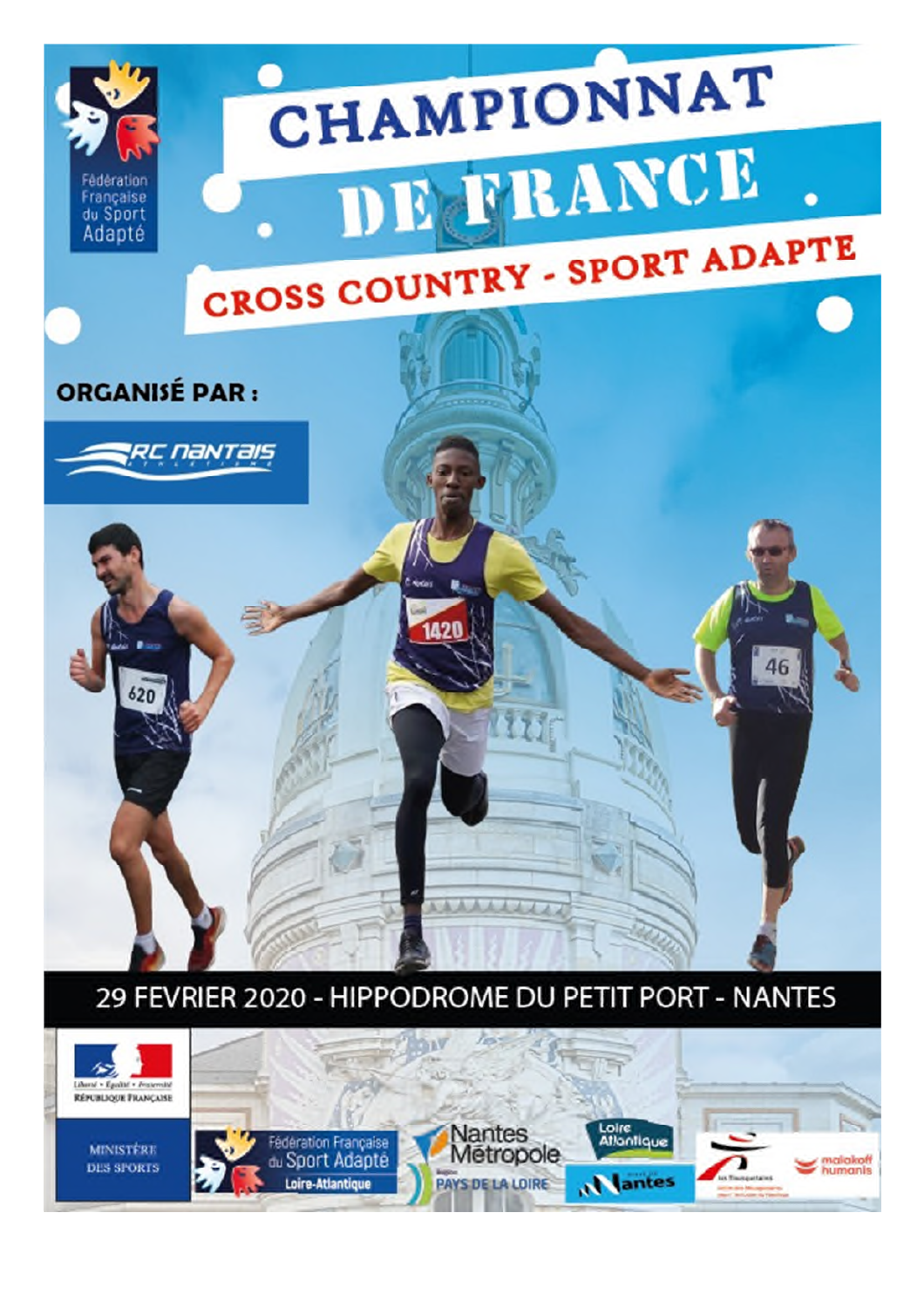# **Championnat de France SA de Cross-Country samedi 29 février 2020 - Nantes**

FFSA

### **Résultats individuels : sur la compétition**

#### **01 BC - Cross 2100m** 2km100m 09:30 BC - Cross 2100m

Place Nom prénom entrantier de la Perf. Licence Cat/né(e) Ligue/Dép Equipe Place Pl/cat km/h Doss DELENCLOS Enzo **9'40''** SA494245 U16M/05 H-F/062 Cap 3000 1 13,0 224 VIEZ-MOULIN André **9'52''** SA494258 U16M/05 H-F/062 Cap 3000 2 12,8 227 IDJOUADIEN Mael **10'05''** SA494255 U16M/05 G-E/008 Argonne Sports 3 12,5 184 NOYELLE Ilhan **11'13''** SA433216 U16M/05 G-E/051 Asac Les Matelots 4 11,2 194 ROQUES Lucas **11'25''** SA355148 U16M/04 OCC/011 Limoux Sport Adapté 11 5 11,0 257 BODNAR Adrien **12'28''** SA464685 U16M/04 H-F/062 Cap 3000 6 10,1 222 CUEILLETTE Dorian **12'30''** SA435105 U16M/05 OCC/011 Limoux Sport Adapté 11 7 10,1 255 BOULANGER Mathieu **13'46''** SA397684 U16M/04 G-E/051 Asac Les Matelots 8 9,2 187 BESNIET Julie **13'46''** SA426704 U16F/04 OCC/011 Association Sportive Lauragais 1 9,2 213 DOLLE Maïlys **13'53''** SA426709 U16F/04 OCC/011 Association Sportive Lauragais 2 9,1 214 CUILLANDRE Ethan **13'59''** SA462354 U16M/04 P-L/044 Cote De Jade Athle 9 9,0 228 ARSÈNE Kervin **14'29''** SA405742 U16M/05 G-E/051 Asac Les Matelots 10 8,7 186

**02 CD - Cross 2100m** 2km100m 10:00 CD - Cross 2100m

|    | Place Nom prénom           | Perf.  | Licence  | Cat/né(e) Ligue/Dép | Equipe                     | Pl/cat         |      | km/h Doss |
|----|----------------------------|--------|----------|---------------------|----------------------------|----------------|------|-----------|
|    | <b>LEROY Anthonin</b>      | 8'35"  | SA433887 | U16M/04             | G-E/008 Argonne Sports     |                | 14,7 | 77        |
| 2  | <b>BELLITTO Arthur</b>     | 8'35"  | SA375874 | U14M/07             | NOR/027 Val De Reuil Ac    |                | 14,7 | 138       |
| 3  | <b>CLAUDIN Romarick</b>    | 8'50"  | SA497800 | U16M/04             | ARA/001 USAH Ime Dinamo    | 2              | 14,3 | 133       |
| 4  | <b>BOUTHIER Theo</b>       | 9'03"  | SA460608 | U16M/05             | N-A/019 Les Pep 19         | 3              | 13,9 | 114       |
| 5  | <b>ISIKSOY Emir</b>        | 10'42" | SA497803 | U16M/05             | ARA/001 USAH Ime Dinamo    | 4              | 11,8 | 134       |
| 6  | VERDEZ Eva                 | 11'17" | SA494521 | U16F/05             | H-F/062 Cap 3000           |                | 11,2 | 94        |
|    | <b>HOUPPERMANS Maeva</b>   | 11'19" | SA463060 | U16F/05             | N-A/019 Les Pep 19         | 2              | 11,1 | 118       |
| 8  | <b>BARRY Mamadou</b>       | 11'38" | SA497801 | U16M/05             | ARA/001 USAH Ime Dinamo    | 5              | 10,8 | 132       |
|    | JACQUET Jérémy             | 11'52" | SA497804 | U14M/06             | ARA/001 USAH Ime Dinamo    | $\overline{2}$ | 10,6 | 135       |
| 10 | MADEIRA Rayan              | 12'24" | SA497802 | U14M/06             | ARA/001 USAH Ime Dinamo    | 3              | 10,2 | 137       |
| 11 | <b>CHARLES Chanel</b>      | 12'43" | SA462365 | U16F/05             | G-E/008 Argonne Sports     | 3              | 9,9  | 75        |
| 12 | <b>BOTTE Xavier</b>        | 12'53" | SA491647 | U14M/07             | N-A/019 Les Pep 19         | 4              | 9,8  | 113       |
| 13 | SAUVAGE Ophelie            | 12'54" |          | U16F/05             | G-E/008 Argonne Sports     | 4              | 9,8  | 79        |
| 14 | WAGNER Anais               | 13'26" | SA433886 | U14F/07             | G-E/008 Argonne Sports     |                | 9,4  | 81        |
| 15 | <b>DUPOUY LAFAGE Anais</b> | 13'29" | SA467515 | U14F/06             | N-A/019 Les Pep 19         | 2              | 9,3  | 117       |
| 16 | <b>ARNOULD Rachel</b>      | 14'02" | SA397924 | U14F/06             | G-E/008 Argonne Sports     | 3              | 9,0  | 74        |
| 17 | <b>BELLEIL Antoine</b>     | 14'58" | SA457490 | U14M/07             | P-L/049 Entente Des Mauges | 5              | 8,4  | 98        |

#### **03 AB - Cross 1100m 10:30**

| Place Nom prénom    | Perf. | Licence  | Cat/né(e) Lique/Dép | Equipe                     | Pl/cat | km/h Doss |     |
|---------------------|-------|----------|---------------------|----------------------------|--------|-----------|-----|
| NICOUD Léa          | 5'54" | SA433975 | U12F/09             | G-E/051 Asac Les Matelots  |        | 10,2      | 302 |
| <b>CENSIER Noah</b> | 6'24" | SA494214 | U10M/12             | H-F/062 Cap 3000           |        | 9,4       | 304 |
| LE LOIR Sacha       | 6'29" | SA435931 | U12M/08             | P-L/044 Cote De Jade Athle |        | 9,3       | 305 |
| SANOGO Isaac        | 6'55" | SA406952 | U12M/08             | G-E/051 Asac Les Matelots  |        | 8,7       | 303 |
| CAMPI Lorenzo       | 7'35" | SA405718 | U12M/09             | G-E/051 Asac Les Matelots  |        | 7.9       | 301 |

#### **04 AB - Cross 2100m** 2km100m 10:45 AB - Cross 2100m

|                | Place Nom prénom         | Perf.  | Licence  | Cat/né(e) Lique/Dép | Equipe                                         | Pl/cat | km/h Doss |     |
|----------------|--------------------------|--------|----------|---------------------|------------------------------------------------|--------|-----------|-----|
|                | <b>MORALES Yohann</b>    | 10'00" | SA460585 |                     | U16M/05 OCC/011 Association Sportive Lauragais |        | 12,6      | 320 |
|                | 2 ROLANDEAU Lukas        | 11'09" | SA469765 |                     | U16M/04 OCC/011 Mjc Lezignan Corbieres         |        | 11,3      | 343 |
| 3              | <b>LOVERGNE Antoine</b>  | 11'29" | SA490542 | U16M/04             | H-F/062 Apei Du Boulonnais                     |        | 11,0      | 309 |
| $\overline{4}$ | <b>GUILLOT Dominique</b> | 13'44" | SA388564 | V2M/66              | P-L/053 St Amadour Croix Rouge                 |        | 9,2       | 346 |
| -5             | <b>BROSSIER Justin</b>   | 14'56" | SA457499 | U16M/04             | P-L/049 Entente Des Mauges                     |        | 8.4       | 337 |
| 6              | <b>LAISNE Vincent</b>    | 17'26" | SA499083 | V2M/61              | H-F/062 Asae Nid Du Moulin                     |        | 7,2       | 318 |





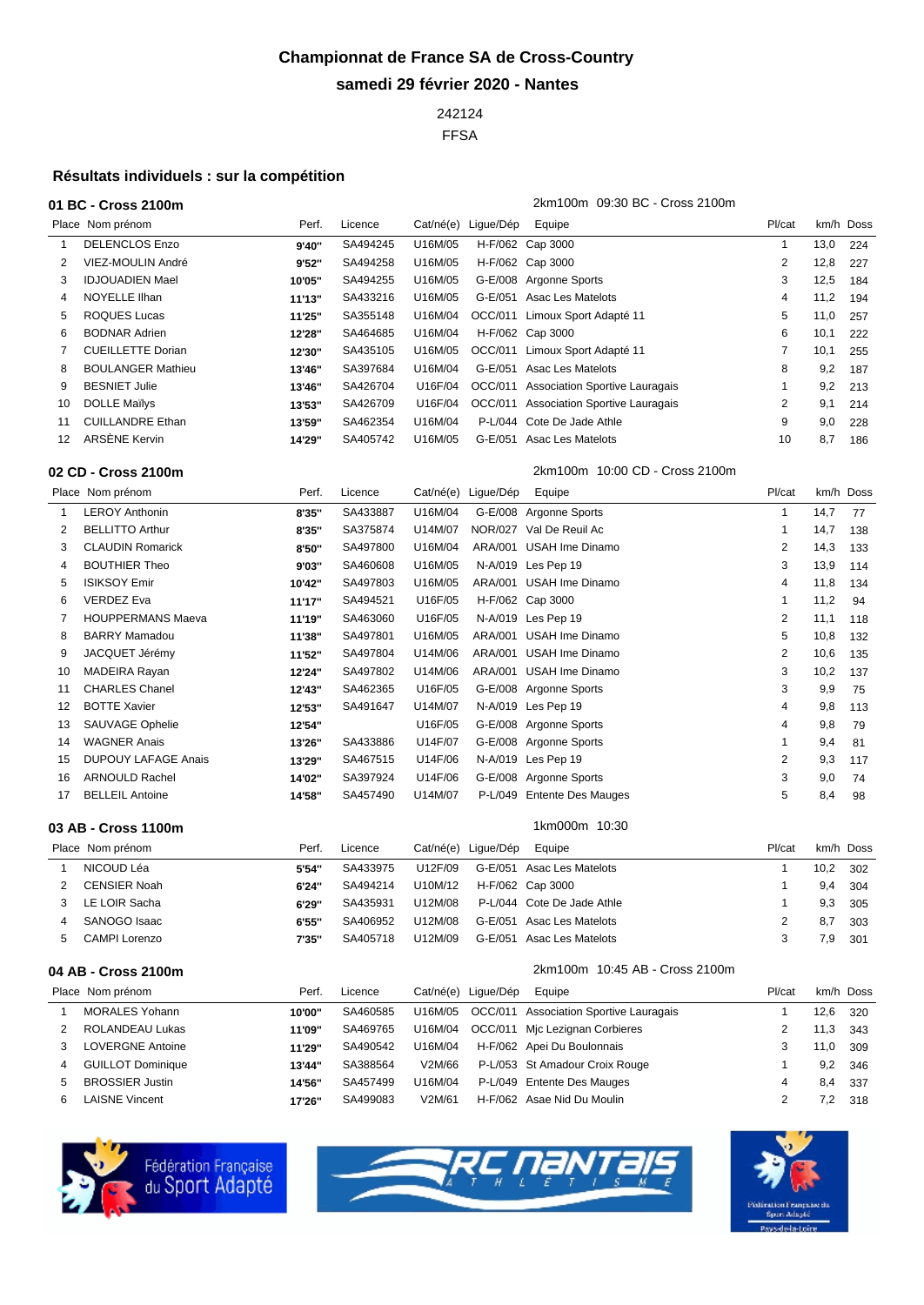| 7              | <b>DUCHEMIN Marie Louise</b>           | 20'54" | SA408203 | V2F/55        |                     | G-E/010 A S A 10                       | 1                       | 6,0  | 306       |
|----------------|----------------------------------------|--------|----------|---------------|---------------------|----------------------------------------|-------------------------|------|-----------|
|                | 05 AB - Cross Long 2950m               |        |          |               |                     | 2km950m 11:10                          |                         |      |           |
|                | Place Nom prénom                       | Perf.  | Licence  | Cat/né(e)     | Ligue/Dép           | Equipe                                 | Pl/cat                  |      | km/h Doss |
| 1              | <b>MORALES Thibault</b>                | 14'25" | SA393583 | <b>SEM/94</b> |                     | N-A/040 ASCL40                         | $\mathbf{1}$            | 12,3 | 351       |
| $\overline{2}$ | <b>KHELIL Yanis</b>                    | 14'25" | SA406199 | U21M/01       |                     | NOR/027 Val De Reuil Ac                | 1                       | 12,3 | 354       |
| 3              | <b>GUILLO Laurent</b>                  | 18'22" | SA408217 | V1M/75        |                     | G-E/010 A S A 10                       | 1                       | 9,6  | 348       |
| 4              | <b>KUSCHNICK Christophe</b>            | 18'59" | SA490545 | U18M/03       |                     | H-F/062 Apei Du Boulonnais             | 1                       | 9,3  | 352       |
| 5              | <b>BEAU Corentin</b>                   | 19'00" | SA408204 | <b>SEM/94</b> |                     | G-E/010 ASA10                          | 2                       | 9,3  | 347       |
| 6              | <b>JARDIN David</b>                    | 19'52" | SA388566 | V1M/77        |                     | P-L/053 St Amadour Croix Rouge         | 2                       | 8,9  | 353       |
| $\overline{7}$ | <b>PETIT Joel</b>                      | 20'34" | SA438996 | V1M/78        |                     | G-E/010 ASA10                          | 3                       | 8,6  | 350       |
| 8              | <b>LENFUME Charlotte</b>               | 23'21" | SA407903 | <b>SEF/88</b> |                     | G-E/010 ASA10                          | 1                       | 7,6  | 349       |
|                |                                        |        |          |               |                     |                                        |                         |      |           |
|                | 06BC - Cross 1100m<br>Place Nom prénom | Perf.  | Licence  |               |                     | 1km100m 11:40                          | Pl/cat                  |      | km/h Doss |
|                |                                        |        |          |               | Cat/né(e) Ligue/Dép | Equipe                                 |                         |      |           |
| $\mathbf{1}$   | <b>BOSC Raphael</b>                    | 4'34"  | SA472832 | U14M/06       | OCC/031 Cdsa 31     |                                        | $\mathbf{1}$            | 14,5 | 296       |
| 2              | <b>CARRE Yannis</b>                    | 5'25"  | SA465636 | U10M/10       |                     | H-F/062 Cap 3000                       | 1                       | 12,2 | 294       |
| 3              | PONS Dylan                             | 5'30"  | SA433217 | U14M/06       |                     | G-E/051 Asac Les Matelots              | $\overline{2}$          | 12,0 | 291       |
| 4              | PLOUVIER Redouane                      | 5'48"  | SA485721 | U10M/10       | H-F/059             | Itep Sin Le Noble                      | 2                       | 11,4 | 299       |
| 5              | <b>MAQUIN Valentin</b>                 | 6'03"  | SA460528 | U14M/06       | OCC/011             | <b>Association Sportive Lauragais</b>  | 3                       | 10,9 | 292       |
| 6              | <b>IHLALI Kawtar</b>                   | 6'16"  | SA473736 | U12F/09       |                     | G-E/051 Asac Les Matelots              | 1                       | 10,5 | 290       |
| 7              | <b>THIL Cynthia</b>                    | 6'27"  | SA486398 | U14F/06       |                     | OCC/011 Association Sportive Lauragais | 1                       | 10,2 | 293       |
| 8              | AZZI DUBAR Nolann                      | 7'01"  | SA485645 | U12M/09       |                     | H-F/059 Itep Sin Le Noble              | 1                       | 9,4  | 298       |
| 9              | <b>HERINGUEZ Enzo</b>                  | 8'26"  | SA465663 | U10M/10       |                     | H-F/062 Cap 3000                       | 3                       | 7,8  | 295       |
| 10             | <b>DURAND Lucas</b>                    | 8'31"  | SA485089 | U14M/07       |                     | OCC/011 Limoux Sport Adapté 11         | 4                       | 7,7  | 300       |
|                | 07 CD - Cross 1100m                    |        |          |               |                     | 1km000m 11:50                          |                         |      |           |
|                | Place Nom prénom                       | Perf.  | Licence  |               | Cat/né(e) Ligue/Dép | Equipe                                 | Pl/cat                  |      | km/h Doss |
| $\mathbf{1}$   | <b>WILLEMIN Davy</b>                   | 5'07"  | SA442045 | U12M/08       |                     | G-E/008 Argonne Sports                 | $\mathbf{1}$            | 11,7 | 144       |
| 2              | <b>GASPARD Morgane</b>                 | 5'37"  | SA447748 | U12F/08       |                     | H-F/062 Cap 3000                       | 1                       | 10,7 | 146       |
| 3              | <b>BOUTHIER Lucie</b>                  |        | SA464424 | U12F/08       |                     |                                        | 2                       |      |           |
|                |                                        | 5'47"  |          |               |                     | N-A/019 Les Pep 19                     |                         | 10,4 | 148       |
| 4              | <b>JOSEPH Lenaick</b>                  | 6'04"  | SA494292 | U12M/09       |                     | G-E/051 Asac Les Matelots              | 2                       | 9,9  | 145       |
| 5              | <b>PRESSE Nathan</b>                   | 7'01"  | SA465676 | U10M/10       |                     | H-F/062 Cap 3000                       | 1                       | 8,6  | 147       |
| 6              | <b>MELUN Clemence</b>                  | 7'40"  | SA494253 | U12F/08       |                     | G-E/008 Argonne Sports                 | 3                       | 7,8  | 143       |
|                | 08 BC - Cross Long 3950m               |        |          |               |                     | 3km950m 13:30                          |                         |      |           |
|                | Place Nom prénom                       | Perf.  | Licence  |               | Cat/né(e) Lique/Dép | Equipe                                 | Pl/cat                  |      | km/h Doss |
| $\mathbf{1}$   | DABO Lassana                           | 17'30" | SA496603 | U18M/03       |                     | ARA/001 USAH Ime Dinamo                | $\mathbf{1}$            | 13,5 | 288       |
| 2              | DELCROIX Jean-claude                   | 19'22" | SA438261 | U18M/02       |                     | H-F/062 Cap 3000                       | 2                       | 12,2 | 285       |
| 3              | GOUIN Zoé                              | 24'38" | SA472814 | U21F/01       |                     | P-L/049 Entente Des Mauges             | $\mathbf{1}$            | 9,6  | 286       |
| 4              | MARQUEY Jean Paul                      | 25'51" | SA349108 | V2M/55        |                     | H-F/059 A S A M Lille Metrople         | 1                       | 9,2  | 283       |
| 5              | <b>RIVIERE Elodie</b>                  | 26'06" | SA335460 | V1F/78        |                     | P-L/044 Racing Club Nantais            | 1                       | 9,1  | 287       |
| 6              | <b>BRUNO Pascal</b>                    | 34'23" | SA337734 | V2M/61        |                     | P-L/044 Asa Mindin Saint Brévin        | 2                       | 6,9  | 284       |
|                | 09 CD - Cross Long 3950m               |        |          |               |                     | 3km950m 14:00                          |                         |      |           |
|                | Place Nom prénom                       | Perf.  | Licence  |               | Cat/né(e) Ligue/Dép | Equipe                                 | Pl/cat                  |      | km/h Doss |
| $\mathbf{1}$   | <b>BELIMANE Océane</b>                 | 21'02" | SA468936 | <b>SEF/98</b> |                     | BRE/022 Trégor Goélo Athlétisme        | $\mathbf{1}$            | 11,3 | 141       |
| 2              | PEYROUNIL Manon                        | 22'24" | SA408153 | U21F/01       |                     | N-A/047 A.s.a.m.                       | 1                       | 10,6 | 9         |
| 3              | <b>BROUSSARD Maëlis</b>                |        | SA493344 | U21F/99       |                     | P-L/044 Cote De Jade Athle             | 2                       | 8,8  |           |
|                |                                        | 27'02" |          |               |                     |                                        | 1                       |      | 28        |
| 4              | PIZZO Christine                        | 27'09" | SA341828 | V2F/61        | OCC/081 Cdsa 81     |                                        |                         | 8,7  | 140       |
|                | 10 BC - Cross Long 4800m               |        |          |               |                     | 4km800m 14:30                          |                         |      |           |
|                | Place Nom prénom                       | Perf.  | Licence  |               | Cat/né(e) Ligue/Dép | Equipe                                 | Pl/cat                  |      | km/h Doss |
| $\mathbf{1}$   | <b>FOURCIN Christophe</b>              | 20'41" | SA333781 | SEM/84        |                     | NOR/076 Ass. Sportive Des Vallées      | 1                       | 13,9 | 163       |
| 2              | <b>PRIGENT Enzo</b>                    | 21'21" | SA418204 | U21M/00       |                     | BRE/029 A P S A Ime Genêts D'or        | 1                       | 13,5 | 153       |
| 3              | <b>CRAND Rodolphe</b>                  | 22'38" | SA338766 | V1M/79        | P-L/044             | Racing Club Nantais                    | 1                       | 12,7 | 167       |
| 4              | <b>LEDUC Julien</b>                    | 23'23" | SA461918 | <b>SEM/86</b> | P-L/044             | Cote De Jade Athle                     | $\overline{\mathbf{c}}$ | 12,3 | 166       |
| 5              | <b>CHESNIER Clément</b>                | 24'24" | SA336371 | <b>SEM/94</b> |                     | P-L/072 Ass Sport Adapté Calaisien     | 3                       | 11,8 | 162       |
| 6              | <b>TRIVIDIC Alain</b>                  | 24'50" | SA363704 | V1M/74        |                     | OCC/031 Ajh Sports Culture Et Loisirs  | 2                       | 11,6 | 157       |
| 7              | <b>BRICE Stéphane</b>                  | 25'57" | SA427047 | <b>SEM/86</b> |                     | H-F/059 A S A M Lille Metrople         | 4                       | 11,1 | 154       |
|                |                                        |        |          |               |                     |                                        |                         |      |           |





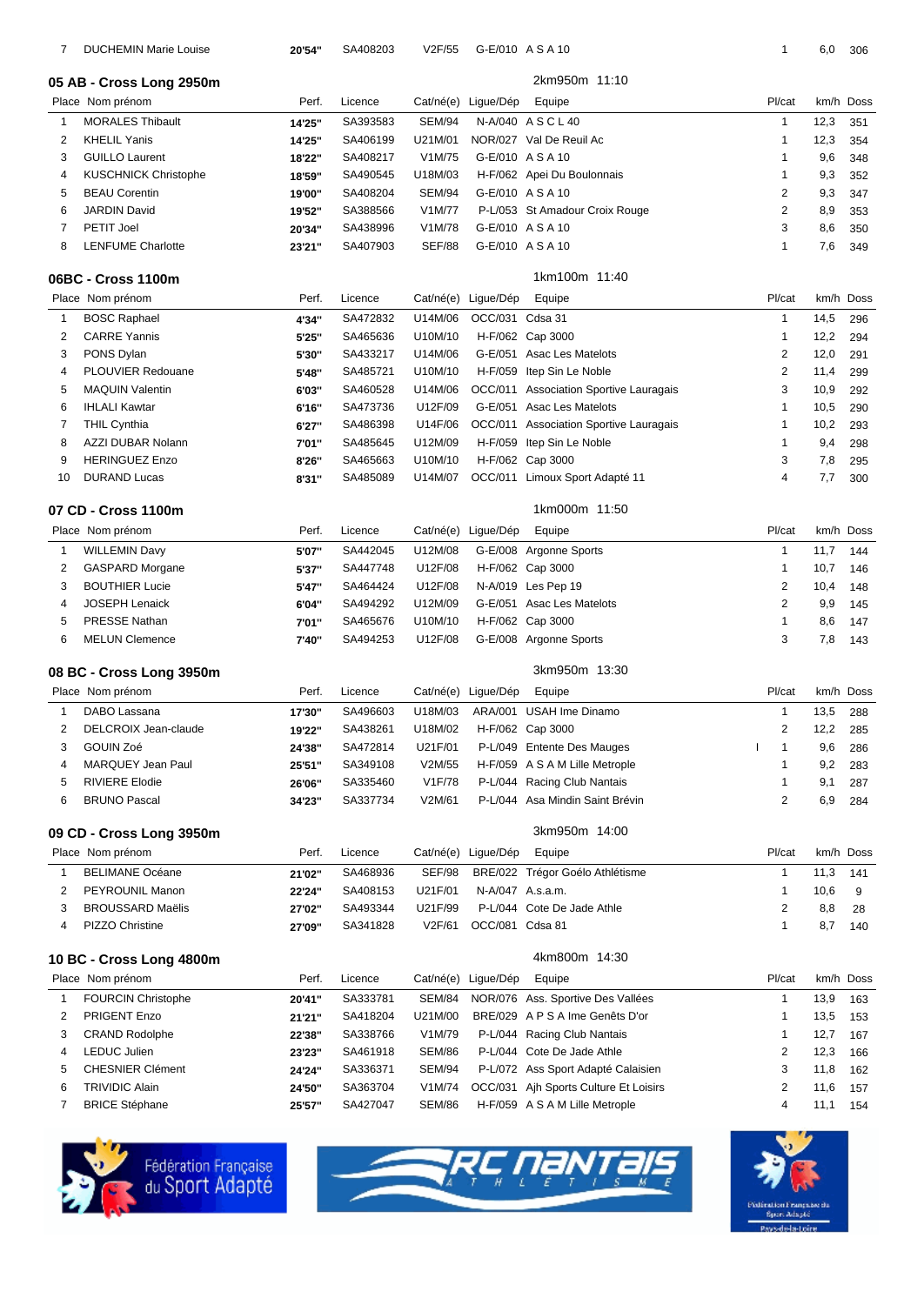| 8            | DOHY Brandon                                  | 27'17"           | SA456905             | U21M/99                 |                     | H-F/062 Asae Nid Du Moulin                            | 2                   | 10,6         | 161            |
|--------------|-----------------------------------------------|------------------|----------------------|-------------------------|---------------------|-------------------------------------------------------|---------------------|--------------|----------------|
| 9            | <b>DERETZ Philippe</b>                        | 28'03"           | SA342650             | V1M/70                  |                     | H-F/062 Asae Nid Du Moulin                            | 3                   | 10,3         | 160            |
| 10           | <b>BELLEVAIRE Quentin</b>                     | 29'00"           | SA436567             | <b>SEM/95</b>           |                     | P-L/044 Asa Mindin Saint Brévin                       | 5                   | 9,9          | 158            |
| 11           | <b>GUIHUR Stephane</b>                        | 29'37"           | SA335370             | <b>SEM/84</b>           |                     | BRE/056 Association Tref Futé                         | 6                   | 9,7          | 165            |
| 12           | <b>DUMOULIN Matthieu</b>                      | 29'52"           | SA464195             | <b>SEM/90</b>           |                     | H-F/059 A S A M Lille Metrople                        | 7                   | 9,6          | 155            |
| 13           | <b>LINXE Robin</b>                            | 31'57"           | SA393587             | <b>SEM/93</b>           |                     | N-A/040 ASCL40                                        | 8                   | 9,0          | 156            |
| 14           | <b>GUIGNARD Gabriel</b>                       | 35'41"           | SA407750             | <b>SEM/96</b>           |                     | P-L/044 Cote De Jade Athle                            | 9                   | 8,1          | 297            |
|              | 11 CD - Cross Long 4800m                      |                  |                      |                         |                     | 4km800m 15:10                                         |                     |              |                |
|              | Place Nom prénom                              | Perf.            | Licence              |                         | Cat/né(e) Ligue/Dép | Equipe                                                | Pl/cat              |              | km/h Doss      |
| $\mathbf{1}$ | <b>FORATIER Quentin</b>                       | 17'31"           | SA362223             | <b>SEM/97</b>           |                     | H-F/062 Cap 3000                                      | $\mathbf{1}$        | 16,4         | 24             |
| 2            | <b>BRELIK Renaud</b>                          | 17'38"           | SA345273             | <b>SEM/94</b>           |                     | H-F/062 Cap 3000                                      | $\overline{2}$      | 16,3         | 23             |
| 3            | LOISEAU Mathieu                               | 18'10"           | SA372478             | <b>SEM/86</b>           |                     | P-L/072 Jeunesse Sportive D'allonnes                  | 3                   | 15,9         | 43             |
| 4            | <b>PICARD Vincent</b>                         | 18'19"           | SA459812             | <b>SEM/82</b>           |                     | P-L/072 U S Arnage Sport Adapté                       | 4                   | 15,7         | 57             |
| 5            | LE CAER Jean François                         | 19'19"           | SA393044             | <b>SEM/83</b>           |                     | BRE/022 Trégor Goélo Athlétisme                       | 5                   | 14,9         | 55             |
| 6            | <b>LAPEYRE Kevin</b>                          | 19'31"           | SA354013             | <b>SEM/95</b>           |                     | OCC/030 Athlé Nimes 30                                | 6                   | 14,8         | 22             |
| 7            | <b>GERARD Baptiste</b>                        | 19'56"           | SA495884             | <b>SEM/96</b>           | OCC/030 Cdsa 30     |                                                       | $\overline{7}$      | 14,4         | 12             |
| 8            | POURRE Félicien                               | 20'23"           | SA466914             | U18M/02                 |                     | H-F/062 Cap 3000                                      | $\mathbf 1$         | 14,1         | 26             |
| 9            | DOS SANTOS Roméo                              | 20'29"           | SA473049             | U21M/00                 |                     | CEN/018 $E = M C A$                                   | $\mathbf 1$         | 14,1         | 30             |
| 10           | <b>GUICHON Corentin</b>                       | 21'15"           | SA372077             | <b>SEM/97</b>           |                     | ARA/038 Eybens Sport Adapté                           | 8                   | 13,6         | 34             |
| 11           | <b>BONNEMAIN Sebastien</b>                    | 21'20"           | SA335455             | <b>SEM/86</b>           |                     | P-L/044 Racing Club Nantais                           | 9                   | 13,5         | 50             |
| 12           | <b>BETIN Patrick</b>                          | 21'23"           | SA334789             | V2M/67                  |                     | H-F/059 Us Adapté Du Littoral                         | $\mathbf{1}$        | 13,5         | 58             |
| 13           | <b>KAFI Gery</b>                              | 21'46"           | SA394483             | <b>SEM/98</b>           |                     | ARA/038 Eybens Sport Adapté                           | 10                  | 13,2         | 35             |
| 14           | <b>BELHACHEMI Lounes</b>                      | 22'01"           | SA397683             | U21M/01                 |                     | G-E/051 Asac Les Matelots                             | $\overline{2}$      | 13,1         | 17             |
| 15           | <b>GERARDIN Christophe</b>                    | 22'03"           | SA350763             | <b>SEM/81</b>           |                     | G-E/010 A S A 10                                      | 11                  | 13,1         | 3              |
| 16           | <b>LACHAT Dylan</b>                           | 22'23"           | SA489986             | <b>SEM/96</b>           |                     | P-L/049 Entente Des Mauges                            | 12                  | 12,9         | 31             |
| 17           | <b>FACQ Stephane</b>                          | 22'47"           | SA499465             | U21M/00                 |                     | H-F/059 Seclin Le Ping Pour Prétexte                  | 3                   | 12,6         | 53             |
| 18           | <b>DIONE Abdoulatif</b>                       | 22'48"           | SA491348             | <b>SEM/98</b>           |                     | G-E/068 A.s.c.e.t.h.                                  | 13                  | 12,6         | 10             |
| 19           | <b>COSTA Brice</b>                            | 22'54"           | SA335727             | <b>SEM/92</b>           |                     | OCC/030 Ass. Sportive Les Olivettes                   | 14                  | 12,6         | 18             |
| 20           | SAINT LEGER Dylan                             | 23'03"           | SA491340             | U21M/01                 |                     | G-E/068 A.s.c.e.t.h.                                  | 4                   | 12,5         | 11             |
| 21           | <b>HOUDART Quentin</b>                        | 23'07"           | SA433906             | U21M/01                 |                     | H-F/062 Cap 3000                                      | 5                   | 12,5         | 25             |
| 22           | <b>BAUDET Mathias</b>                         | 23'18"           | SA370453             | <b>SEM/90</b>           |                     | G-E/051 Asac Les Matelots                             | 15                  | 12,4         | 16             |
| 23           | <b>EHOUINSOU Regis</b>                        | 23'19"           | SA370090             | V1M/76                  |                     | ARA/038 Eybens Sport Adapté                           | $\mathbf{1}$        | 12,4         | 33             |
| 24           | <b>KHOUMSI Khaled</b>                         | 23'44"           | SA430195             | <b>SEM/81</b>           |                     | ARA/038 Eybens Sport Adapté                           | 16                  | 12,1         | 36             |
| 25           | <b>CHANTEUX Florian</b>                       | 23'51"           | SA372343             | <b>SEM/93</b>           |                     | P-L/053 As. Lavalloise Actionsportives                | 17                  | 12,1         | 14             |
| 26           | LABBÉ Kévin                                   | 23'51"           | SA394463             | <b>SEM/95</b>           |                     | BRE/035 Ass.sportive De La Bretèche                   | 18                  | 12,1         | 21             |
| 27           | <b>RICHI Mohammed</b>                         | 24'00"           | SA348468             | V1M/75                  |                     | H-F/059 A S A M Lille Metrople                        | $\overline{2}$      | 12,0         | 4              |
| 28           | <b>LÉONARD Batiste</b>                        | 24'06"           | SA475012<br>SA486407 | U21M/01<br>U21M/01      |                     | N-A/019 Les Pep 19<br>N-A/040 ASCL40                  | 6<br>$\overline{7}$ | 12,0         | 49             |
| 29           | <b>PEREZ Maxence</b>                          | 24'07"           | SA405279             |                         |                     | SEM/96 ARA/038 Eybens Sport Adapté                    |                     | 11,9         | 6              |
| 30           | <b>ZONTONE Marco</b>                          | 24'45"           |                      |                         |                     |                                                       | 19                  | 11,6         | 37             |
| 31<br>32     | <b>VIGROUX Christophe</b><br>ZACARIAS Ludovic | 24'57"           | SA392663<br>SA364139 | SEM/95<br><b>SEM/86</b> |                     | OCC/081 La La La Sport<br>OCC/031 Foyer Vie St Medard | 20<br>21            | 11,5         | 46             |
| 33           | <b>LONG Valentin</b>                          | 25'07"           | SA379252             | U21M/01                 |                     | N-A/040 ASCL40                                        | 8                   | 11,5<br>11,4 | 40<br>5        |
| 34           | <b>LEBRET Olivier</b>                         | 25'13"<br>25'18" | SA333024             | V1M/73                  |                     | BRE/022 Trégor Goélo Athlétisme                       | 3                   | 11,4         | 56             |
| 35           | <b>RENOU Senny</b>                            | 25'19"           | SA463036             | SEM/94                  |                     | P-L/049 Entente Des Mauges                            | 22                  | 11,4         | 32             |
| 36           | <b>VIEILLEDENT Alexandre</b>                  | 26'10"           | SA338310             | V1M/79                  |                     | OCC/030 Ass. Sportive Les Olivettes                   | 4                   | 11,0         | 19             |
| 37           | <b>BOUCHLARHEM Mohamed</b>                    | 26'47"           | SA464596             | U18M/03                 |                     | N-A/019 Les Pep 19                                    | 2                   | 10,8         | 48             |
| 38           | <b>BOUCHENOIRE Denis</b>                      | 27'01"           | SA467820             | V1M/74                  |                     | P-L/072 Le Mans Athlétisme 72                         | 5                   | 10,7         | 47             |
| 39           | <b>DEPOORTER Eric</b>                         | 27'12"           | SA334776             | V2M/66                  |                     | H-F/059 Us Adapté Du Littoral                         | 2                   | 10,6         | 59             |
| 40           | <b>VOLLE Laurent</b>                          | 27'17"           | SA335412             | V1M/71                  |                     | OCC/030 Ass. Sportive Les Olivettes                   | 6                   | 10,6         | 20             |
| 41           | <b>DEVILLIERS Cedric</b>                      | 28'42"           | SA364135             | V1M/75                  |                     | OCC/031 Foyer Vie St Medard                           | $\overline{7}$      | 10,0         | 39             |
| 42           | <b>METLAINE Mouloud</b>                       | 29'14"           | SA411481             | V1M/70                  |                     | OCC/081 La La La Sport                                | 8                   | 9,9          | 45             |
| 43           | <b>COUDENE Bastien</b>                        | 29'48"           | SA346684             | <b>SEM/80</b>           |                     | ARA/038 A L E S A Echirolles                          | 23                  | 9,7          | $\mathbf{1}$   |
| 44           | <b>LHERITIER Eric</b>                         | 31'00"           | SA356047             | V1M/70                  |                     | P-L/044 Racing Club Nantais                           | 9                   | 9,3          | 52             |
| 45           | PIRAUD Kevin                                  | 31'50"           | SA496509             | <b>SEM/92</b>           |                     | P-L/044 Cote De Jade Athle                            | 24                  | 9,0          | 29             |
| 46           | <b>BOLLENE Michel</b>                         | 32'19"           | SA364132             | V2M/66                  |                     | OCC/031 Foyer Vie St Medard                           | 3                   | 8,9          | 38             |
| 47           | <b>PELTHIER Dominique</b>                     | 32'54"           | SA420346             | V2M/61                  | BRE/035 Cdsa 35     |                                                       | 4                   | 8,8          | 27             |
| 48           | DE COL Cyril                                  | 33'04"           | SA339583             | V1M/79                  | N-A/047 A.s.a.m.    |                                                       | 10                  | 8,7          | 8              |
| 49           | <b>DALTO Pierre</b>                           | 33'17"           | SA441520             | <b>SEM/90</b>           | N-A/047 A.s.a.m.    |                                                       | 25                  | 8,7          | $\overline{7}$ |
| 50           | <b>AGGOUN Rachid</b>                          | 34'54"           | SA337723             | V2M/67                  |                     | P-L/044 Asa Mindin Saint Brévin                       | 5                   | 8,3          | 15             |
| 51           | FRAPSAUCE Léo                                 | 35'56"           | SA430172             | <b>SEM/91</b>           |                     | P-L/044 Racing Club Nantais                           | 26                  | 8,0          | 51             |
|              |                                               |                  |                      |                         |                     |                                                       |                     |              |                |





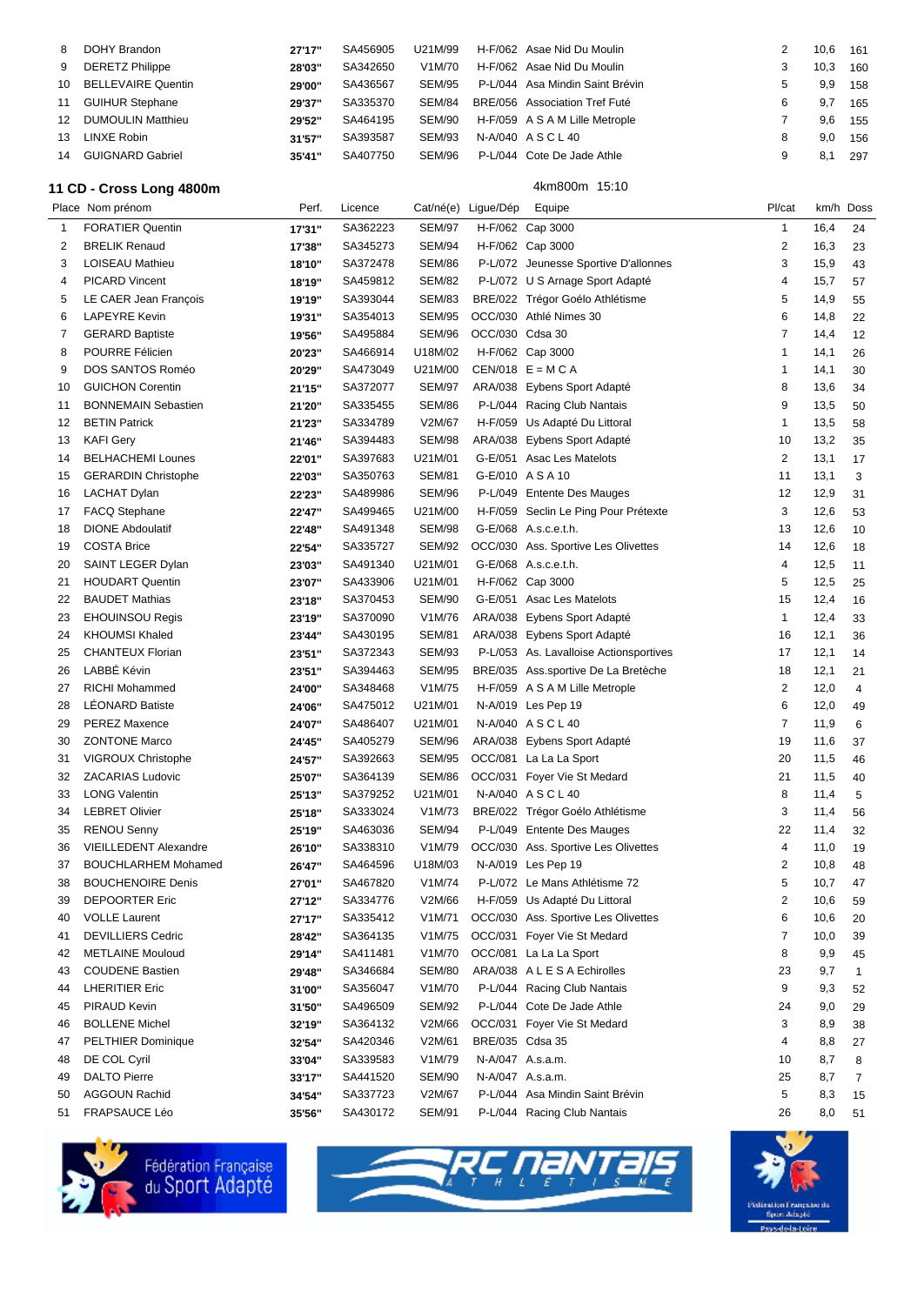| 52             | DELOBELLE Jean-marie         | 38'44" | SA392697 | SEM/94        |                     | OCC/081 La La La Sport                 | 27             | 7,4  | 44        |
|----------------|------------------------------|--------|----------|---------------|---------------------|----------------------------------------|----------------|------|-----------|
|                | 01bis BC - Cross Court 2100m |        |          |               |                     | 2km100m 09:30 BC - Cross Court 2100m   |                |      |           |
|                | Place Nom prénom             | Perf.  | Licence  |               | Cat/né(e) Ligue/Dép | Equipe                                 | Pl/cat         |      | km/h Doss |
| 1              | <b>BROSSARD Mickael</b>      | 8'06"  | SA365163 | U21M/99       |                     | P-L/072 J A Monfort Le Gesnois         | $\mathbf{1}$   | 15,6 | 247       |
| $\overline{2}$ | T JOLLYN Corentin            | 8'38"  | SA449103 | U18M/03       |                     | G-E/010 R S 10 Athletisme              | $\overline{1}$ | 14,6 | 258       |
| 3              | <b>GREUET Frédéric</b>       | 9'09"  | SA464654 | U21M/00       |                     | H-F/062 Cap 3000                       | 2              | 13,8 | 225       |
| 4              | <b>FERRER Florian</b>        | 9'19"  | SA359544 | U18M/03       |                     | OCC/011 Association Sportive Lauragais | 2              | 13,5 | 215       |
| 5              | <b>SALLE Frederic</b>        | 9'25"  | SA334386 | <b>SEM/84</b> |                     | H-F/080 A S A Epissos                  | $\mathbf{1}$   | 13,4 | 172       |
| 6              | <b>HERITIER Romain</b>       | 9'27"  | SA464426 | U18M/03       |                     | N-A/019 Les Pep 19                     | 3              | 13,3 | 253       |
| 7              | <b>GUILLOIS Théo</b>         | 9'28"  | SA379687 | U21M/01       |                     | P-L/072 Jeunesse Sportive D'allonnes   | 3              | 13,3 | 248       |
| 8              | <b>DACHICOURT Nicolas</b>    | 9'29"  | SA374449 | U21M/00       |                     | H-F/062 Cap 3000                       | 4              | 13,3 | 223       |
| 9              | <b>PIECIAK Frederic</b>      | 9'33"  | SA334384 | <b>SEM/86</b> |                     | H-F/080 A S A Epissos                  | $\overline{2}$ | 13,2 | 171       |
| 10             | <b>LALANNE Damien</b>        | 9'39"  | SA351154 | <b>SEM/89</b> |                     | N-A/040 Ass.action Sanitaire Et Socia  | 3              | 13,1 | 212       |
| 11             | VILLANOVA Jonathan           | 9'42"  | SA369584 | <b>SEM/88</b> |                     | OCC/031 Sport Adapte Muret             | 4              | 13,0 | 279       |
| 12             | <b>ANDREAULT Florian</b>     | 9'54"  | SA469608 | <b>SEM/94</b> |                     | P-L/049 Entente Des Mauges             | 5              | 12,7 | 237       |
| 13             | <b>DETROIT Eva</b>           | 9'54"  | SA496382 | U18F/16       |                     | ARA/001 USAH Ime Dinamo                | -1             | 12,7 | 281       |
| 14             | <b>BOULÉRIS Cyril</b>        | 9'57"  | SA401389 | <b>SEM/90</b> |                     | N-A/033 Action Plein'r                 | 6              | 12,7 | 177       |
| 15             | MOREAU Kévin                 | 10'16" | SA405730 | U21M/99       |                     | G-E/051 Asac Les Matelots              | 5              | 12,3 | 193       |
| 16             | <b>DEWIT Brandon</b>         | 10'27" | SA456931 | <b>SEM/96</b> |                     | H-F/059 Seclin Le Ping Pour Prétexte   | $\overline{7}$ | 12,1 | 271       |
| 17             | <b>DESSINE Christian</b>     | 10'37" | SA494284 | V1M/71        |                     | H-F/059 Seclin Le Ping Pour Prétexte   | $\mathbf{1}$   | 11,9 | 270       |
| 18             | <b>DUCHATELET Antoine</b>    | 10'39" | SA354638 | <b>SEM/94</b> |                     | H-F/059 Seclin Le Ping Pour Prétexte   | 8              | 11,8 | 272       |
| 19             | <b>PEYRET Fabien</b>         | 10'47" | SA464684 | U21M/01       |                     | H-F/062 Cap 3000                       | 6              | 11,7 | 226       |
| 20             | <b>LOPES Mickael</b>         | 10'54" | SA466560 | <b>SEM/98</b> |                     | OCC/031 Foyer Vie St Medard            | 9              | 11,6 | 245       |
| 21             | <b>FLEURY Sebastien</b>      | 10'54" | SA337630 | V1M/78        |                     | OCC/030 Athlé Et Course Nature Anduze  | 2              | 11,6 | 218       |
| 22             | PARMENTIER Jimmy             | 10'58" | SA499468 | <b>SEM/95</b> |                     | H-F/059 Seclin Le Ping Pour Prétexte   | 10             | 11,5 | 273       |
| 23             | <b>DUPENDANT Bryan</b>       | 11'04" | SA465289 | <b>SEM/97</b> |                     | P-L/072 Le Mans Athlétisme 72          | 11             | 11,4 | 250       |
| 24             | <b>HOFFMANN Tony</b>         | 11'21" | SA500280 | U21M/99       |                     | OCC/031 Aih Sports Culture Et Loisirs  | $\overline{7}$ | 11,1 | 181       |
| 25             | <b>TISON Gregoire</b>        | 11'30" | SA346744 | <b>SEM/91</b> |                     | ARA/038 A L E S A Echirolles           | 12             | 11,0 | 152       |
| 26             | <b>CHARLES Maxime</b>        | 11'30" | SA465032 | U21M/99       |                     | G-E/051 Asac Les Matelots              | 8              | 11,0 | 190       |
| 27             | MONPROFIT Stéphane           | 11'36" | SA497731 | V1M/78        |                     | NOR/076 Ass. Sportive Des Vallées      | 3              | 10,9 | 204       |
| 28             | <b>DOMGORGEN Werner</b>      | 11'51" | SA372443 | <b>SEM/94</b> |                     | OCC/030 Athlé Et Course Nature Anduze  | 13             | 10,6 | 217       |
| 29             | <b>VIVET Maxime</b>          | 12'01" | SA475982 | U18M/02       |                     | G-E/051 Asac Les Matelots              | 4              | 10,5 | 197       |
| 30             | DAVID Jason                  | 12'03" | SA372075 | <b>SEM/89</b> |                     | P-L/072 U S Arnage Sport Adapté        | 14             | 10,5 | 280       |
| 31             | <b>BERNAT Pierrick</b>       | 12'21" | SA478621 | U18M/02       |                     | OCC/011 Limoux Sport Adapté 11         | 5              | 10,2 | 254       |
| 32             | PICCARRETA Loic              | 12'27" | SA346730 |               |                     | SEM/82 ARA/038 ALESA Echirolles        | 15             | 101  | 151       |







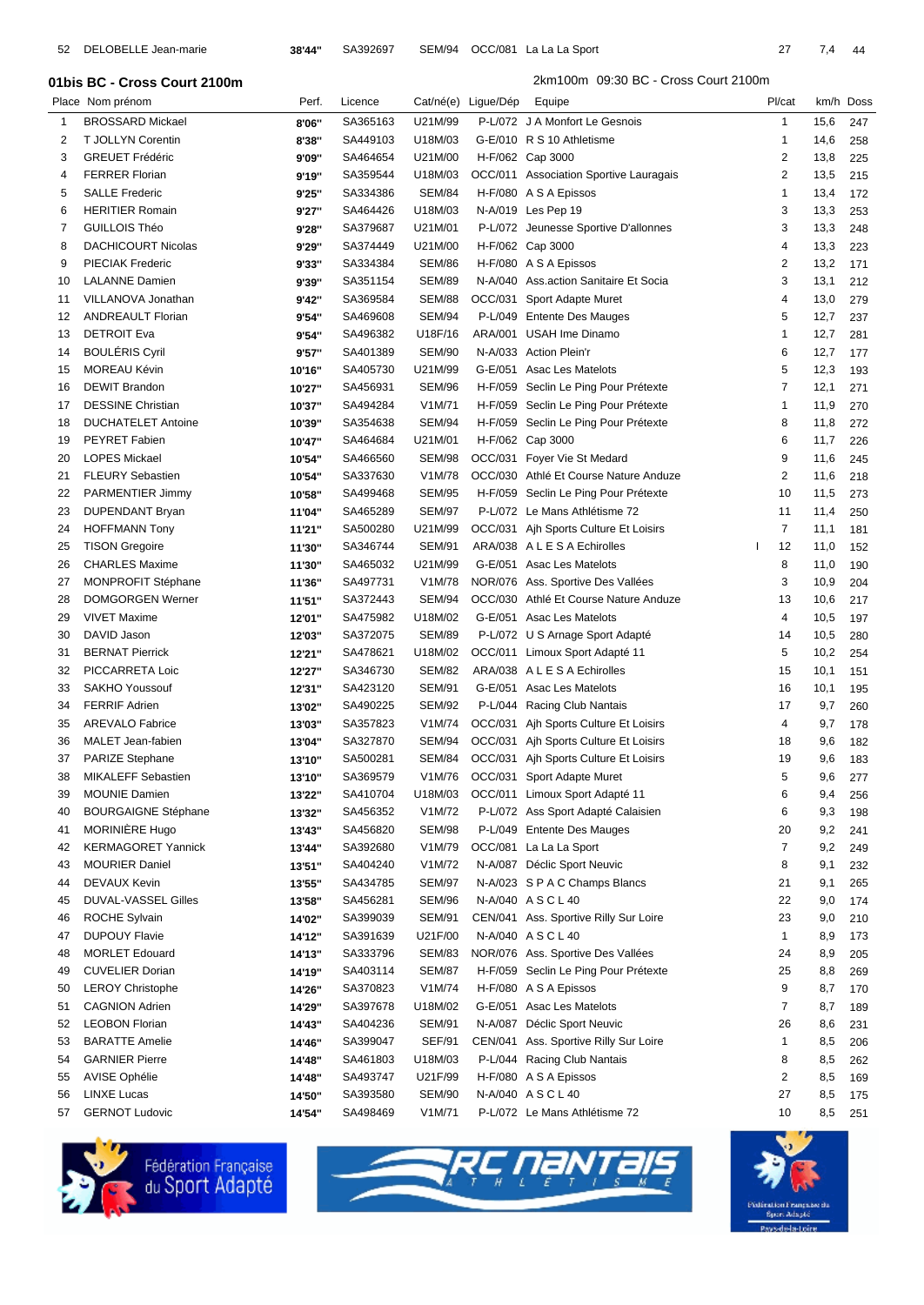| 58 | <b>NONET Emeline</b>           | 14'56" | SA401667 | <b>SEF/94</b> |         | CEN/041 Ass. Sportive Rilly Sur Loire | 2              | 8,4 | 209 |
|----|--------------------------------|--------|----------|---------------|---------|---------------------------------------|----------------|-----|-----|
| 59 | <b>SENDRANE Veronique</b>      | 14'56" | SA369583 | V1F/70        | OCC/031 | Sport Adapte Muret                    | 1              | 8,4 | 278 |
| 60 | <b>GAUDION Gabin</b>           | 15'09" | SA399045 | <b>SEM/92</b> | CEN/041 | Ass. Sportive Rilly Sur Loire         | 28             | 8,3 | 207 |
| 61 | <b>LANGLAIT Pierre</b>         | 15'13" | SA413011 | V2M/55        | G-E/051 | <b>Asac Les Matelots</b>              | $\mathbf{1}$   | 8,3 | 191 |
| 62 | <b>DOUDET Tiffany</b>          | 15'22" | SA404239 | <b>SEF/93</b> | N-A/087 | Déclic Sport Neuvic                   | 3              | 8,2 | 229 |
| 63 | <b>MAURIN Brice</b>            | 15'36" | SA337634 | <b>SEM/95</b> |         | OCC/030 Athlé Et Course Nature Anduze | 29             | 8,1 | 219 |
| 64 | PETITEAU Kevin                 | 15'47" | SA456827 | U21M/00       |         | P-L/049 Entente Des Mauges            | 9              | 8,0 | 243 |
| 65 | <b>BLINET Pierre</b>           | 15'54" | SA489421 | <b>SEM/96</b> |         | N-A/023 S P A C Champs Blancs         | 30             | 7,9 | 263 |
| 66 | <b>COEURJOLI Gabriel</b>       | 15'57" | SA333855 | V1M/75        |         | P-L/072 Ass Sport Adapté Calaisien    | 11             | 7,9 | 199 |
| 67 | <b>BERENGIER Manon</b>         | 16'07" | SA338500 | <b>SEF/89</b> |         | P-L/044 Racing Club Nantais           | $\overline{4}$ | 7,8 | 259 |
| 68 | <b>BROUARD Charly</b>          | 16'24" | SA456807 | <b>SEM/94</b> |         | P-L/049 Entente Des Mauges            | 31             | 7,7 | 238 |
| 69 | LOUVEMONT Julien               | 16'24" | SA169580 | <b>SEM/89</b> | G-E/051 | <b>Asac Les Matelots</b>              | 32             | 7,7 | 192 |
| 70 | <b>GARRIGUES Max</b>           | 16'41" | SA369573 | V2M/64        | OCC/031 | Sport Adapte Muret                    | $\overline{2}$ | 7,6 | 276 |
| 71 | <b>MAUGER Jimmy</b>            | 17'09" | SA496530 | <b>SEM/88</b> |         | NOR/076 Ass. Sportive Des Vallées     | 33             | 7,3 | 202 |
| 72 | <b>PAPIN Antoine</b>           | 17'11" | SA456826 | <b>SEM/93</b> |         | P-L/049 Entente Des Mauges            | 34             | 7,3 | 242 |
| 73 | <b>DELCROIX Damien</b>         | 17'27" | SA434784 | <b>SEM/91</b> |         | N-A/023 SPAC Champs Blancs            | 35             | 7,2 | 264 |
| 74 | RAYET Jérôme                   | 17'27" | SA434788 | V1M/73        |         | N-A/023 S P A C Champs Blancs         | 12             | 7,2 | 267 |
| 75 | <b>FAYE Elodie</b>             | 17'27" | SA358985 | U21F/00       |         | N-A/087 Déclic Sport Neuvic           | 3              | 7,2 | 230 |
| 76 | <b>COUDE DU FORERTO Louis</b>  | 17'35" | SA442773 | <b>SEM/97</b> |         | OCC/030 Athlé Et Course Nature Anduze | 36             | 7,2 | 216 |
| 77 | <b>POUHE Ernestine</b>         | 17'42" | SA337633 | <b>SEF/92</b> |         | OCC/030 Athlé Et Course Nature Anduze | 5              | 7,1 | 220 |
| 78 | <b>AZZOPARDI Teddy</b>         | 17'51" | SA394398 | <b>SEM/89</b> | OCC/031 | Foyer Vie St Medard                   | 37             | 7,1 | 244 |
| 79 | <b>THOMAS Hervé</b>            | 18'04" | SA406241 | <b>SEM/90</b> | G-E/051 | Asac Les Matelots                     | 38             | 7,0 | 196 |
| 80 | <b>ELDIN Remi</b>              | 18'19" | SA369570 | V1M/70        | OCC/031 | Sport Adapte Muret                    | 13             | 6,9 | 275 |
| 81 | <b>BONNOT Claire</b>           | 18'20" | SA357826 | <b>SEF/91</b> | OCC/031 | Aih Sports Culture Et Loisirs         | 6              | 6,9 | 179 |
| 82 | LOISEAU Aurianne               | 18'22" | SA457511 | U18F/02       | P-L/049 | <b>Entente Des Mauges</b>             | $\overline{2}$ | 6,9 | 240 |
| 83 | <b>GODET Tina</b>              | 18'39" | SA457512 | U18F/02       |         | P-L/049 Entente Des Mauges            | 3              | 6,8 | 239 |
| 84 | <b>DUPONCHEL Marie Therese</b> | 19'10" | SA333777 | V2F/68        |         | NOR/076 Ass. Sportive Des Vallées     | 1              | 6,6 | 201 |
| 85 | <b>TANGUY Gaelle</b>           | 19'16" | SA399046 | <b>SEF/88</b> |         | CEN/041 Ass. Sportive Rilly Sur Loire | $\overline{7}$ | 6,5 | 211 |
| 86 | <b>RIALLAND Philippe</b>       | 19'36" | SA340942 | V1M/76        |         | P-L/044 Asa Mindin Saint Brévin       | 14             | 6,4 | 185 |
| 87 | <b>LEJEAU Corinne</b>          | 19'44" | SA399261 | V1F/79        | CEN/041 | Ass. Sportive Rilly Sur Loire         | 2              | 6,4 | 208 |
| 88 | <b>ROME Justine</b>            | 20'00" | SA361435 | V1F/79        |         | P-L/072 Le Mans Athlétisme 72         | 3              | 6,3 | 252 |
| 89 | <b>DURAND Jeanine</b>          | 20'47" | SA470174 | V2F/56        |         | OCC/031 Ajh Sports Culture Et Loisirs | 2              | 6,1 | 180 |
| 90 | <b>DELORME Simon</b>           | 21'16" | SA333769 | <b>SEM/86</b> |         | NOR/076 Ass. Sportive Des Vallées     | 39             | 5,9 | 200 |
| 91 | <b>VASSEUR Nathalie</b>        | 21'40" | SA368940 | V1F/76        |         | H-F/059 Seclin Le Ping Pour Prétexte  | $\overline{4}$ | 5,8 | 274 |

**02bis CD - Cross Court 2100m** 2km100m 10:00 CD - Cross Court 2100m

|                | Place Nom prénom          | Perf.  | Licence  |               | Cat/né(e) Ligue/Dép | Equipe                               | Pl/cat         |      | km/h Doss |
|----------------|---------------------------|--------|----------|---------------|---------------------|--------------------------------------|----------------|------|-----------|
|                | CHEVALME Saby             | 7'25"  | SA373426 | <b>SEM/90</b> | <b>NOR/027</b>      | Val De Reuil Ac                      | $\mathbf 1$    | 17,0 | 139       |
| 2              | <b>MENGUAL Sébastien</b>  | 7'34"  | SA373860 | <b>SEM/93</b> | G-E/051             | <b>Asac Les Matelots</b>             | $\overline{2}$ | 16,7 | 84        |
| 3              | <b>KAMAGATE Francesco</b> | 8'23"  | SA410244 | <b>SEM/98</b> | $P-L/044$           | Racing Club Nantais                  | 3              | 15,0 | 121       |
| 4              | <b>MENNESSON Marc</b>     | 8'28"  | SA392607 | SEM/98        | P-L/044             | Racing Club Nantais                  | $\overline{4}$ | 14,9 | 122       |
| 5              | ROIGT Johan               | 8'31"  | SA335462 | SEM/94        | $P-L/044$           | Etoile Coueronnaise                  | 5              | 14,8 | 106       |
| 6              | NIDAL MAHMOUD Mohamoud    | 8'58"  | SA295220 | <b>SEM/95</b> |                     | P-L/044 Racing Club Nantais          | 6              | 14,1 | 123       |
| $\overline{7}$ | LAMOUR Jordan             | 8'59"  | SA405199 | U18M/03       |                     | H-F/062 Cap 3000                     |                | 14,0 | 92        |
| 8              | <b>GORNET Gabriel</b>     | 9'14"  | SA405722 | U18M/03       |                     | G-E/051 Asac Les Matelots            | 2              | 13,6 | 83        |
| 9              | <b>NELEN Alexandre</b>    | 9'18"  | SA494257 | U21M/01       |                     | H-F/062 Cap 3000                     |                | 13,5 | 93        |
| 10             | <b>TRAMZAL Alexis</b>     | 9'20"  | SA458572 | U18M/03       |                     | G-E/008 Argonne Sports               | 3              | 13,5 | 80        |
| 11             | <b>DUMANS Jeff</b>        | 9'25"  | SA363514 | <b>SEM/96</b> |                     | P-L/072 Ass Sport Adapté Calaisien   | 7              | 13,4 | 88        |
| 12             | <b>MARY Cédric</b>        | 9'37"  | SA439815 | <b>SEM/89</b> |                     | H-F/080 A S A Epissos                | 8              | 13,1 | 65        |
| 13             | PERCEBOIS Johnny          | 9'46"  | SA352926 | U21M/01       |                     | G-E/008 Argonne Sports               | 2              | 12,9 | 78        |
| 14             | <b>ROYER Daniel</b>       | 9'52"  | SA373857 | <b>SEM/86</b> |                     | G-E/051 Asac Les Matelots            | 9              | 12,8 | 85        |
| 15             | <b>PLANCHE Gaetan</b>     | 10'00" | SA491648 | U18M/03       |                     | N-A/019 Les Pep 19                   | 4              | 12,6 | 120       |
| 16             | <b>HAYOT Dylan</b>        | 10'02" | SA470597 | U18M/02       |                     | G-E/008 Argonne Sports               | 5              | 12,6 | 76        |
| 17             | <b>CARNUS Lauric</b>      | 10'12" | SA463051 | U21M/00       |                     | N-A/019 Les Pep 19                   | 3              | 12,4 | 115       |
| 18             | <b>DACHEZ Amandine</b>    | 10'16" | SA409745 | U21F/01       |                     | H-F/062 Cap 3000                     | -1             | 12,3 | 91        |
| 19             | <b>GOVAERTS Alexandre</b> | 10'18" | SA432402 | <b>SEM/85</b> |                     | H-F/059 Seclin Le Ping Pour Prétexte | 10             | 12,2 | 127       |
| 20             | <b>GRAND Thomas</b>       | 10'34" | SA338297 | <b>SEM/89</b> |                     | OCC/030 Ass. Sportive Les Olivettes  | 11             | 11,9 | 90        |
| 21             | DIABY Mahamadousiré       | 10'47" | SA492493 | U18M/03       |                     | G-E/068 A.s.c.e.t.h.                 | 6              | 11.7 | 69        |
| 22             | <b>NSINGA Kenny</b>       | 10'52" | SA455926 | U21M/99       |                     | P-L/044 Racing Club Nantais          | 4              | 11,6 | 124       |
| 23             | CAMBERABERO Sylvain       | 10'53" | SA456808 | U21M/99       |                     | P-L/049 Entente Des Mauges           | 5              | 11,6 | 99        |
| 24             | <b>ROMPILLON Tony</b>     | 10'55" | SA456836 | U21M/99       |                     | P-L/049 Entente Des Mauges           | 6              | 11,5 | 103       |





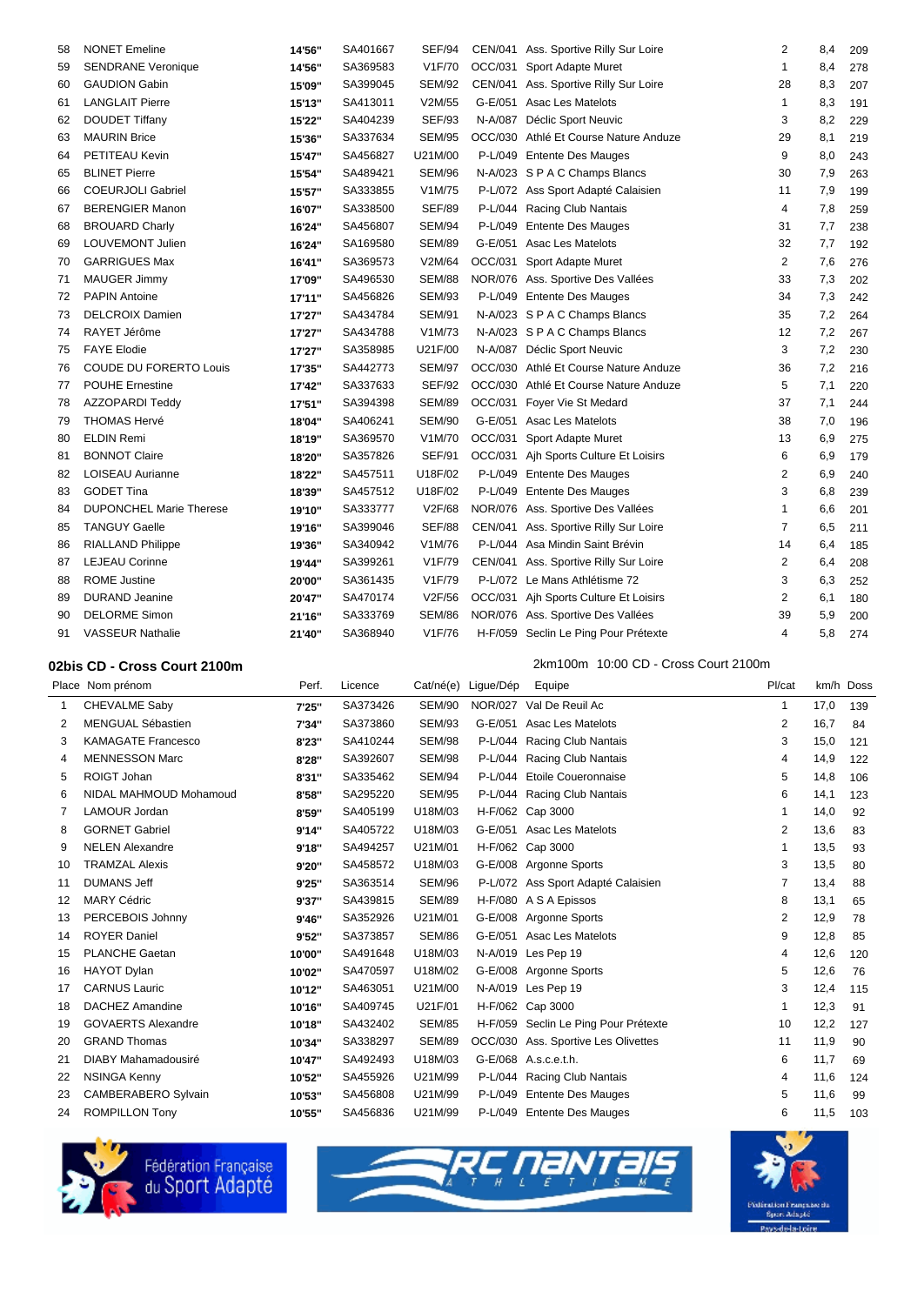| 25 | <b>STAIGNIER Julien</b>       | 11'04" | SA354674 | <b>SEM/87</b> |                  | H-F/059 Seclin Le Ping Pour Prétexte | 12             | 11,4 | 128 |
|----|-------------------------------|--------|----------|---------------|------------------|--------------------------------------|----------------|------|-----|
| 26 | <b>GARBAY David</b>           | 11'12" | SA343162 | <b>SEM/87</b> |                  | N-A/040 ASCL40                       | 13             | 11,2 | 67  |
| 27 | <b>COURTECUISSE Thomas</b>    | 11'26" | SA393057 | <b>SEM/96</b> |                  | N-A/024 ACCL APEI Perigueux          | 14             | 11,0 | 72  |
| 28 | <b>MALAGNOUX Quentin</b>      | 11'26" | SA464595 | U18M/03       |                  | N-A/019 Les Pep 19                   | 7              | 11,0 | 119 |
| 29 | <b>GACHE Jean-yves</b>        | 11'30" | SA362955 | V1M/71        |                  | P-L/072 Le Mans Athlétisme 72        | 1              | 11,0 | 111 |
| 30 | <b>CHAILLOU Anthony</b>       | 11'30" | SA335258 | <b>SEM/81</b> |                  | P-L/072 Ass Sport Adapté Calaisien   | 15             | 11,0 | 87  |
| 31 | <b>EHKIRCH Théo</b>           | 11'36" | SA491582 | U18M/03       |                  | G-E/068 A.s.c.e.t.h.                 | 8              | 10,9 | 70  |
| 32 | <b>MATI Lucas</b>             | 11'46" | SA336987 | U18M/02       |                  | N-A/040 ASCL40                       | 9              | 10,7 | 68  |
| 33 | <b>PAYERN BARON Elise</b>     | 11'51" | SA346728 | <b>SEF/93</b> |                  | ARA/038 A L E S A Echirolles         | $\mathbf{1}$   | 10,6 | 61  |
| 34 | MINARIK Jérôme                | 12'14" | SA497730 | <b>SEM/94</b> |                  | NOR/076 Ass. Sportive Des Vallées    | 16             | 10,3 | 203 |
| 35 | PITON Jean-michel             | 12'33" | SA489989 | <b>SEM/82</b> |                  | P-L/049 Entente Des Mauges           | 17             | 10,0 | 102 |
| 36 | LEFEBVRE Pascal               | 12'51" | SA334796 | V2M/56        |                  | H-F/059 Us Adapté Du Littoral        | $\mathbf{1}$   | 9,8  | 130 |
| 37 | <b>FLECHET Jeremy</b>         | 13'11" | SA456811 | U21M/00       |                  | P-L/049 Entente Des Mauges           | $\overline{7}$ | 9,6  | 100 |
| 38 | <b>LEGIGAN Anthony</b>        | 13'15" | SA456823 | <b>SEM/98</b> |                  | P-L/049 Entente Des Mauges           | 18             | 9,5  | 101 |
| 39 | <b>LAGARDERE Denis</b>        | 13'35" | SA459103 | <b>SEM/80</b> |                  | OCC/031 Foyer Vie St Medard          | 19             | 9,3  | 107 |
| 40 | <b>ANTUNES Tony</b>           | 13'40" | SA464194 | <b>SEM/84</b> |                  | H-F/059 A S A M Lille Metrople       | 20             | 9,2  | 66  |
| 41 | <b>RENAUT Thomas</b>          | 13'43" | SA334802 | V1M/73        |                  | H-F/059 Us Adapté Du Littoral        | 2              | 9,2  | 131 |
| 42 | <b>BARET Jean-pierre</b>      | 13'58" | SA407851 | V2M/66        |                  | P-L/072 Ass Sport Adapté Calaisien   | 2              | 9,0  | 86  |
| 43 | <b>REGALDO Chloe</b>          | 14'20" | SA377896 | <b>SEF/97</b> |                  | ARA/043 Esat Meynac                  | 2              | 8,8  | 105 |
| 44 | <b>TEXIER Emma</b>            | 14'30" | SA491342 | U18F/02       |                  | G-E/068 A.s.c.e.t.h.                 | $\mathbf{1}$   | 8,7  | 71  |
| 45 | <b>CLERMONT Corinne</b>       | 14'42" | SA396482 | V2F/69        |                  | H-F/059 Us Adapté Du Littoral        | $\mathbf{1}$   | 8,6  | 129 |
| 46 | <b>BOURNE BRANCHU Florian</b> | 15'04" | SA469128 | <b>SEM/90</b> | ARA/026 Coala 26 |                                      | 21             | 8,4  | 95  |
| 47 | <b>COMBOMADI Marinette</b>    | 15'27" | SA463050 | U18F/03       |                  | N-A/019 Les Pep 19                   | $\mathbf{2}$   | 8,2  | 116 |
| 48 | <b>EDET Arnault</b>           | 15'38" | SA361406 | V1M/76        |                  | P-L/072 Le Mans Athlétisme 72        | 3              | 8,1  | 110 |
| 49 | <b>BUCHE Malik</b>            | 15'43" | SA469129 | <b>SEM/86</b> | ARA/026 Coala 26 |                                      | 22             | 8,0  | 96  |
| 50 | <b>LARDEUX Pascaline</b>      | 15'50" | SA333859 | <b>SEF/89</b> |                  | P-L/072 Ass Sport Adapté Calaisien   | 3              | 8,0  | 89  |
| 51 | <b>THAREAUT Benjamin</b>      | 16'34" | SA456833 | <b>SEM/82</b> |                  | P-L/049 Entente Des Mauges           | 23             | 7,6  | 104 |
| 52 | <b>COURTECUISSE Vanessa</b>   | 18'51" | SA349253 | <b>SEF/81</b> |                  | H-F/059 Seclin Le Ping Pour Prétexte | $\overline{4}$ | 6,7  | 125 |
| 53 | <b>MARIA Christophe</b>       | 19'13" | SA498487 | V1M/78        |                  | P-L/072 Le Mans Athlétisme 72        | $\overline{4}$ | 6,6  | 112 |
| 54 | SAILLARD Nadege               | 19'54" | SA409215 | V2F/69        |                  | G-E/010 A S A 10                     | $\overline{2}$ | 6,3  | 64  |
| 55 | PERDREAU Sophie               | 20'14" | SA408211 | V1F/74        | G-E/010 A S A 10 |                                      | $\mathbf{1}$   | 6,2  | 62  |
| 56 | <b>THEPAUT Quentin</b>        | 20'17" | SA490547 | U21M/00       |                  | H-F/062 Apei Du Boulonnais           | 8              | 6,2  | 73  |
| 57 | D'ALESSANDRO Aline            | 21'29" | SA349255 | <b>SEF/84</b> |                  | H-F/059 Seclin Le Ping Pour Prétexte | 5              | 5,9  | 126 |
| 58 | <b>ROUYER Marie Helene</b>    | 22'06" | SA408195 | V2F/61        | G-E/010 A S A 10 |                                      | 3              | 5,7  | 63  |
| 59 | <b>BERTAUX Anne-sophie</b>    | 22'18" | SA418458 | <b>SEF/92</b> |                  | G-E/051 Asac Les Matelots            | 6              | 5,7  | 82  |
|    |                               |        |          |               |                  |                                      |                |      |     |

**04bis AB - Cross Court 2100m** 2km100m 10:45 AB - Cross Court 2100m

|    | Place Nom prénom             | Perf.  | Licence  |               | Cat/né(e) Ligue/Dép | Equipe                                | Pl/cat         |      | km/h Doss |
|----|------------------------------|--------|----------|---------------|---------------------|---------------------------------------|----------------|------|-----------|
| 1  | PEIREIRA Brandon             | 11'43" | SA410632 | U21M/00       | G-E/051             | Asac Les Matelots                     | 1              | 10,8 | 317       |
| 2  | PIERRARD Benoit              | 12'14" | SA494260 | U18M/03       |                     | G-E/008 Argonne Sports                |                | 10,3 | 311       |
| 3  | <b>TRONCHET Ethan</b>        | 12'49" | SA491546 | U21M/99       |                     | OCC/030 Athlé Et Course Nature Anduze | $\overline{2}$ | 9,8  | 330       |
| 4  | <b>CLARETON Ivan</b>         | 12'51" | SA438728 | <b>SEM/96</b> |                     | OCC/030 Athlé Et Course Nature Anduze | 1              | 9,8  | 323       |
| 5  | <b>APRIKIAN Romain</b>       | 13'01" | SA491536 | <b>SEM/92</b> |                     | OCC/030 Athlé Et Course Nature Anduze | $\overline{2}$ | 9,7  | 322       |
| 6  | <b>OHEIX Christophe</b>      | 13'25" | SA340931 | V1M/70        | $P-L/044$           | Asa Mindin Saint Brévin               |                | 9,4  | 313       |
| 7  | <b>MOURIER Christophe</b>    | 13'47" | SA405179 | V1M/78        | N-A/087             | Déclic Sport Neuvic                   | 2              | 9,1  | 335       |
| 8  | <b>ZAID Laurent</b>          | 14'14" | SA337631 | <b>SEM/81</b> | OCC/030             | Athlé Et Course Nature Anduze         | 3              | 8,9  | 331       |
| 9  | <b>DECOTTIGNIES Gregory</b>  | 14'36" | SA464197 | V1M/78        | H-F/059             | Seclin Le Ping Pour Prétexte          | 3              | 8,6  | 345       |
| 10 | PHILIPPE Melodie             | 14'44" | SA491541 | <b>SEF/96</b> | OCC/030             | Athlé Et Course Nature Anduze         | 1              | 8,6  | 328       |
| 11 | <b>VAUGARNY Damien</b>       | 14'47" | SA361437 | <b>SEM/87</b> | P-L/072             | Le Mans Athlétisme 72                 | 4              | 8,5  | 341       |
| 12 | <b>BOUQUEMONT Christophe</b> | 14'47" | SA399888 | <b>SEM/81</b> |                     | G-E/051 Asac Les Matelots             | 5              | 8,5  | 315       |
| 13 | LOY Benjamin                 | 15'08" | SA490540 | U21M/01       |                     | H-F/062 Apei Du Boulonnais            | 3              | 8,3  | 310       |
| 14 | <b>DUMAS Cedric</b>          | 16'22" | SA491538 | <b>SEM/81</b> |                     | OCC/030 Athlé Et Course Nature Anduze | 6              | 7,7  | 324       |
| 15 | <b>NAFFRE Pauline</b>        | 16'34" | SA342395 | <b>SEF/92</b> |                     | OCC/030 Athlé Et Course Nature Anduze | $\overline{2}$ | 7,6  | 327       |
| 16 | <b>GRANGE Laurence</b>       | 16'50" | SA469717 | V1F/78        | ARA/026 Coala 26    |                                       |                | 7,5  | 332       |
| 17 | <b>COUTANT Jean Marie</b>    | 16'51" | SA399256 | V1M/70        |                     | CEN/041 Ass. Sportive Rilly Sur Loire | 4              | 7,5  | 319       |
| 18 | <b>CHEVREL Reynald</b>       | 17'00" | SA337738 | <b>SEM/92</b> |                     | P-L/044 Asa Mindin Saint Brévin       | 7              | 7,4  | 312       |
| 19 | <b>HUMEAU Benoit</b>         | 17'37" | SA456815 | U21M/99       | P-L/049             | <b>Entente Des Mauges</b>             | 4              | 7,2  | 338       |
| 20 | <b>PEYCLI Sylvain</b>        | 17'50" | SA443198 | SEM/94        | N-A/087             | Déclic Sport Neuvic                   | 8              | 7,1  | 336       |
| 21 | <b>FRADIN Gwendal</b>        | 18'32" | SA407755 | U21M/01       |                     | P-L/044 Cote De Jade Athle            | 5              | 6,8  | 334       |
| 22 | <b>EMMENEGER Scarlett</b>    | 18'38" | SA491545 | <b>SEF/97</b> |                     | OCC/030 Athlé Et Course Nature Anduze | 3              | 6,8  | 325       |
| 23 | <b>SOLAU Marion</b>          | 19'02" | SA472648 | <b>SEF/87</b> |                     | OCC/030 Athlé Et Course Nature Anduze | 4              | 6,6  | 329       |





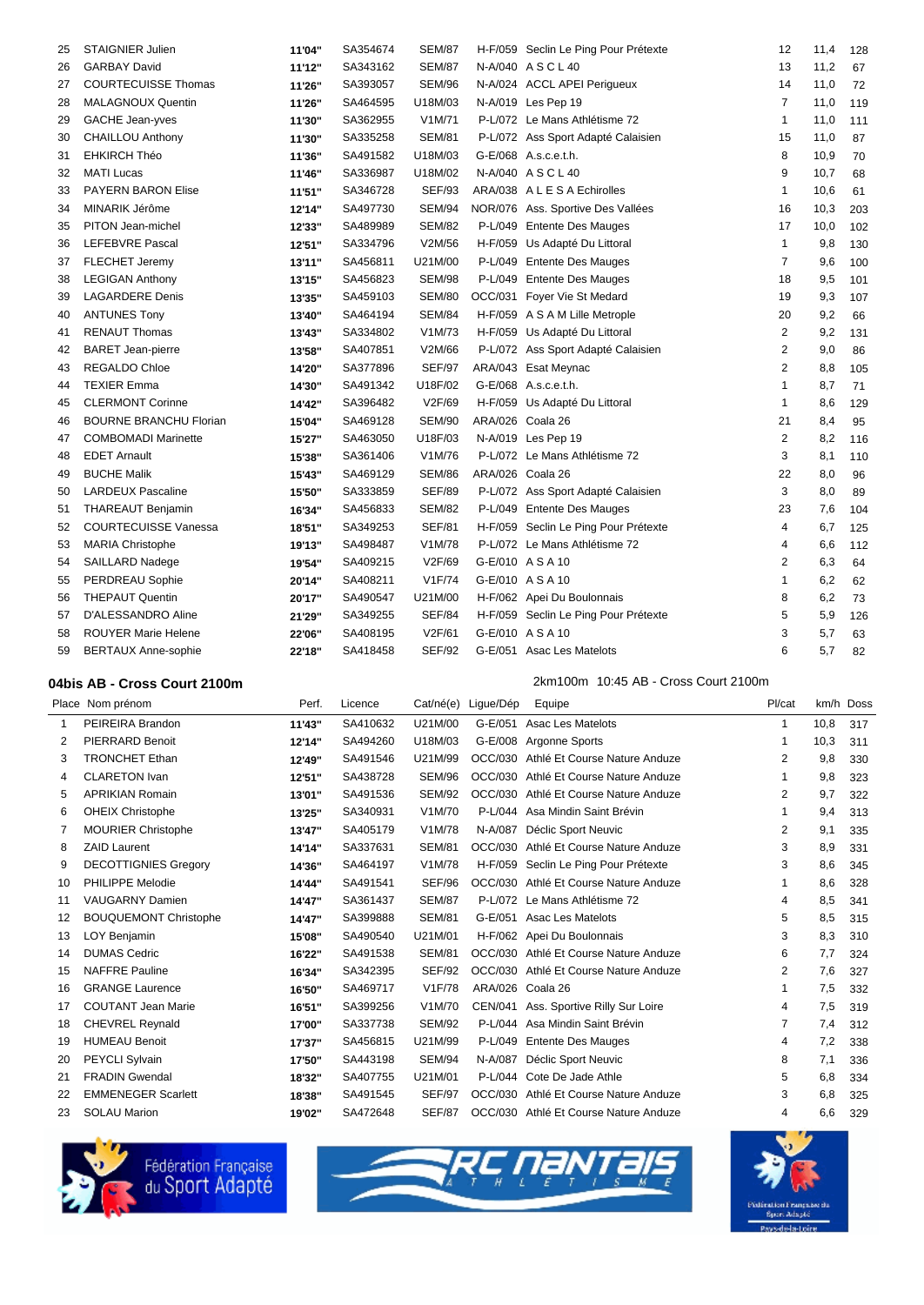|    | 24 BOURBOTTE Laurent | 21'01" | SA456933 |        |                  | V1M/71 H-F/059 Seclin Le Ping Pour Prétexte |    | 6,0 | 344 |
|----|----------------------|--------|----------|--------|------------------|---------------------------------------------|----|-----|-----|
|    | 25 BABOU Elodie      | 21'26" | SA435111 |        |                  | U18F/03 OCC/011 Limoux Sport Adapté 11      |    | 5,9 | 342 |
|    | 26 SOUZA Fernanda    | 21'59" | SA407904 | V1F/74 | G-E/010 A S A 10 |                                             |    | 5.7 | 308 |
|    | 27 CHATELAIN Mathieu | 22'09" | SA361400 | SEM/84 |                  | P-L/072 Le Mans Athlétisme 72               | 9  | 5,7 | 340 |
|    | 28 MATSAERT Marion   | 25'52" | SA396380 | SEF/89 | ARA/026 Coala 26 |                                             |    | 4,9 | 333 |
| 29 | <b>GIL Guilhem</b>   |        | SA491543 | SEM/84 |                  | OCC/030 Athlé Et Course Nature Anduze       | 10 |     | 326 |
|    |                      |        |          |        |                  |                                             |    |     |     |

Nb de résultats : 320 (257 hommes, 63 femmes)





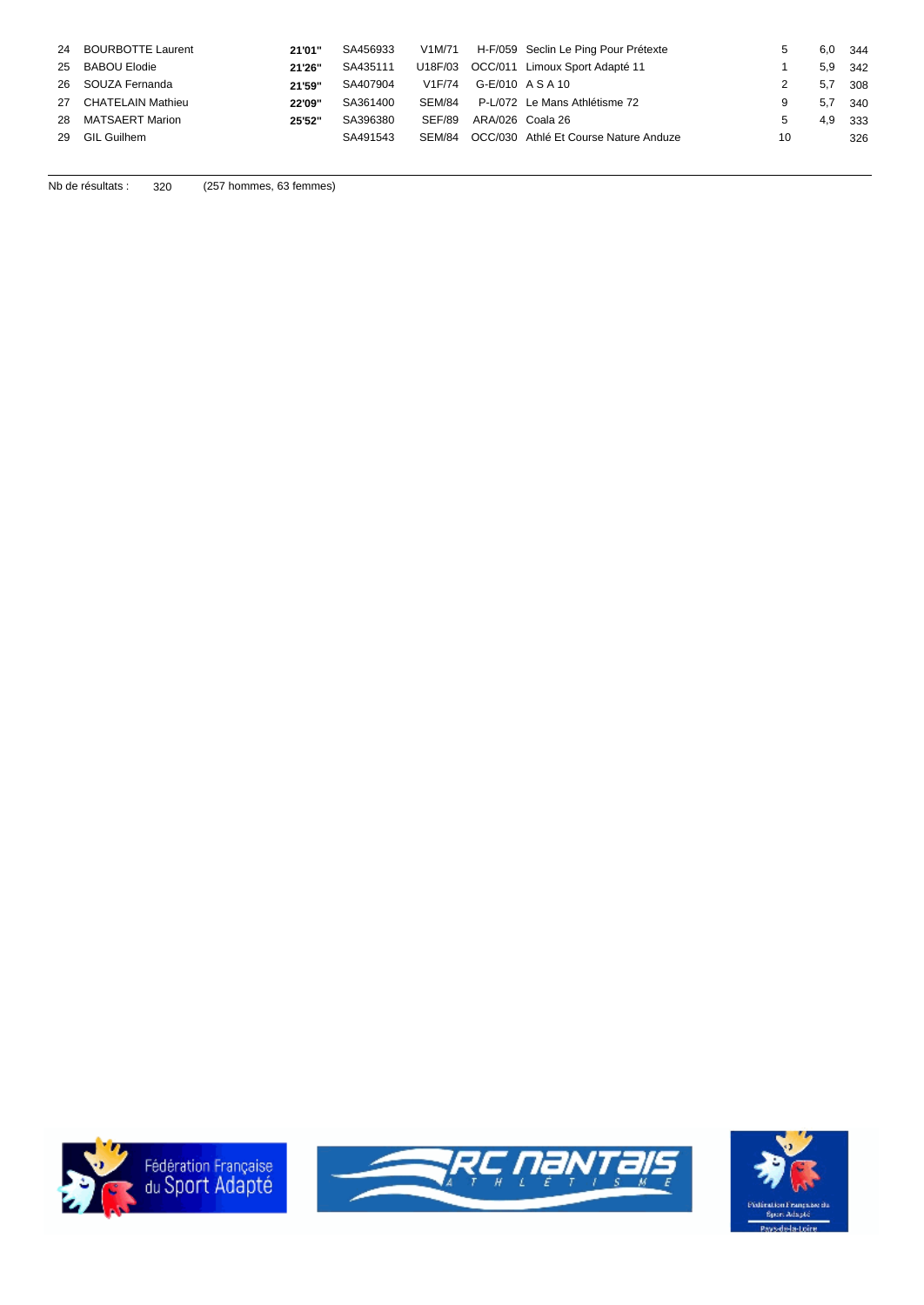### **Championnat de France SA de Cross-Country**

**samedi 29 février 2020 - Nantes**

# 242124

FFSA

### **Détection des podiums**

**01 BC - Cross 2100m**

#### **Podium individuel National U16F**<br>Champion(ne) 13'46" BESNIET Julie<br>Vice champion(ne) 13'53" DOLLE Maïlys Champion(ne) 13'46" BESNIET Julie Association Sportive Lauragais U16 CC 011 Vice champion(ne) 13'53'' DOLLE Maïlys Association Sportive Lauragais U16 CC 011 **National U16M** Champion(ne) 9'40'' DELENCLOS Enzo Cap 3000 U16 H-F 062 Vice champion(ne) 9'52'' VIEZ-MOULIN André Cap 3000 U16 H-F 062 3ème (place) 10'05" IDJOUADIEN Mael Argonne Sports Change Control and G-E 008

#### **01bis BC - Cross Court 2100m**

| Podium individuel |  |
|-------------------|--|
|                   |  |

| <b>National SEF</b><br>Champion(ne)<br>Vice champion(ne)<br>3ème (place)  | 14'46"<br>14'56"<br>15'22" | <b>BARATTE Amelie</b><br><b>NONET Emeline</b><br><b>DOUDET Tiffany</b>        | Ass. Sportive Rilly Sur Loire<br>Ass. Sportive Rilly Sur Loire<br>Déclic Sport Neuvic      | SE<br><b>SE</b>                                    | EN 041<br>EN 041<br>SE N-A 087        |
|---------------------------------------------------------------------------|----------------------------|-------------------------------------------------------------------------------|--------------------------------------------------------------------------------------------|----------------------------------------------------|---------------------------------------|
| <b>National SEM</b><br>Champion(ne)<br>Vice champion(ne)                  | 9'25''<br>9'33"            | <b>SALLE Frederic</b><br><b>PIECIAK Frederic</b>                              | A S A Epissos<br>A S A Epissos                                                             | SE<br><b>SE</b>                                    | H-F 080<br>H-F 080                    |
| 3ème (place)                                                              | 9'39"                      | <b>LALANNE Damien</b>                                                         | Ass.action Sanitaire Et Socia                                                              |                                                    | SE N-A 040                            |
| <b>National U18F</b><br>Champion(ne)<br>Vice champion(ne)<br>3ème (place) | 9'54"<br>18'22"<br>18'39"  | <b>DETROIT Eva</b><br><b>LOISEAU Aurianne</b><br><b>GODET Tina</b>            | Us Sport Adapté Hautevilloise<br><b>Entente Des Mauges</b><br><b>Entente Des Mauges</b>    | U18                                                | U18 ARA 001<br>U18 P-L 049<br>P-L 049 |
| <b>National U18M</b><br>Champion(ne)<br>Vice champion(ne)<br>3ème (place) | 8'38"<br>9'19''<br>9'27''  | T JOLLYN Corentin<br><b>FERRER Florian</b><br><b>HERITIER Romain</b>          | R S 10 Athletisme<br><b>Association Sportive Lauragais</b><br>Les PEP 19                   | U18                                                | U18 G-E 010<br>CC 011<br>U18 N-A 019  |
| <b>National U21F</b><br>Champion(ne)<br>Vice champion(ne)<br>3ème (place) | 14'12"<br>14'48"<br>17'27" | <b>DUPOUY Flavie</b><br><b>AVISE Ophélie</b><br><b>FAYE Elodie</b>            | A S C L 40<br>A S A Epissos<br>Déclic Sport Neuvic                                         | U21                                                | U21 N-A 040<br>H-F 080<br>U21 N-A 087 |
| <b>National U21M</b><br>Champion(ne)<br>Vice champion(ne)<br>3ème (place) | 8'06"<br>9'09"<br>9'28"    | <b>BROSSARD Mickael</b><br><b>GREUET Frédéric</b><br><b>GUILLOIS Théo</b>     | J A Monfort le Gesnois<br>Cap 3000<br>Jeunesse Sportive D'allonnes                         | U21<br>U21<br>U21                                  | P-L 072<br>H-F 062<br>P-L 072         |
| <b>National V1F</b><br>Champion(ne)<br>Vice champion(ne)<br>3ème (place)  | 14'56"<br>19'44"<br>21'40" | <b>SENDRANE Veronique</b><br><b>LEJEAU Corinne</b><br><b>VASSEUR Nathalie</b> | Sport Adapte Muret<br>Ass. Sportive Rilly Sur Loire<br>Seclin Le Ping Pour Prétexte        | V <sub>1</sub><br>V <sub>1</sub><br>V <sub>1</sub> | CC 031<br>EN 041<br>H-F 059           |
| <b>National V1M</b><br>Champion(ne)<br>Vice champion(ne)<br>3ème (place)  | 10'37"<br>10'54"<br>11'36" | <b>DESSINE Christian</b><br><b>FLEURY Sebastien</b><br>MONPROFIT Stéphane     | Seclin Le Ping Pour Prétexte<br>Athlé Et Course Nature Anduze<br>Ass. Sportive Des Vallées | V1<br>V <sub>1</sub><br>V <sub>1</sub>             | H-F 059<br>CC 030<br>OR 076           |
| <b>National V2F</b><br>Champion(ne)<br>Vice champion(ne)                  | 19'10"<br>20'47"           | <b>DUPONCHEL Marie Therese</b><br><b>DURAND Jeanine</b>                       | Ass. Sportive Des Vallées<br>Ajh Sports Culture Et Loisirs                                 | V <sub>2</sub><br>V <sub>2</sub>                   | OR 076<br>CC 031                      |
| <b>National V2M</b><br>Champion(ne)<br>Vice champion(ne)                  | 15'13"                     | <b>LANGLAIT Pierre</b><br>16'41" GARRIGUES Max                                | <b>Asac Les Matelots</b><br>Sport Adapte Muret                                             |                                                    | V2 G-E 051<br>V2 CC 031               |

### **02 CD - Cross 2100m Podium individuel**





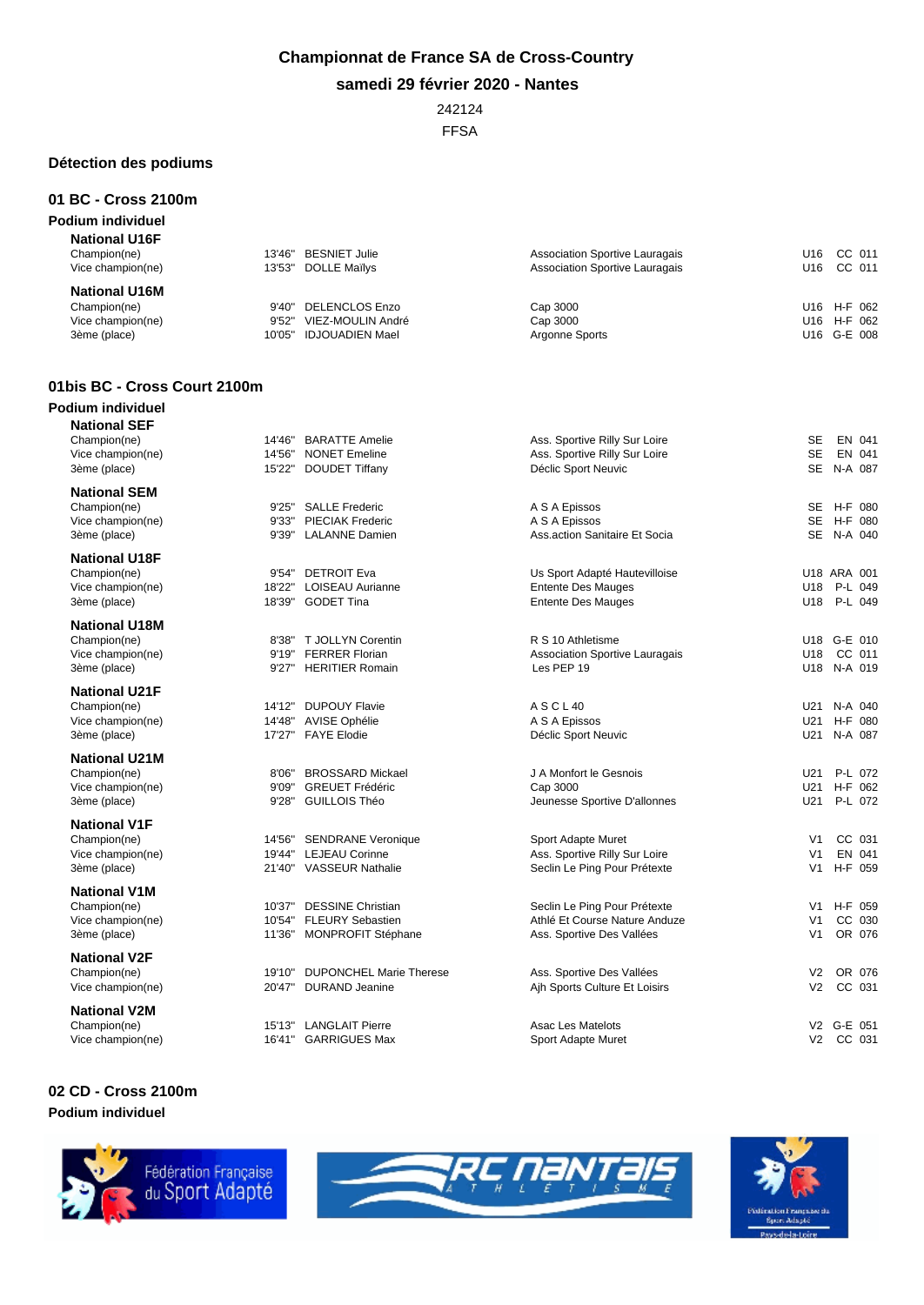| <b>National U14F</b><br>Champion(ne)<br>Vice champion(ne)<br>3ème (place) | 13'26'<br>13'29'<br>14'02" | <b>WAGNER Anais</b><br><b>DUPOUY LAFAGE Anais</b><br><b>ARNOULD Rachel</b> | Argonne Sports<br>Les PEP 19<br>Argonne Sports                                    | U14 G-E 008<br>U14<br>N-A 019<br>G-E 008<br>U14      |
|---------------------------------------------------------------------------|----------------------------|----------------------------------------------------------------------------|-----------------------------------------------------------------------------------|------------------------------------------------------|
| <b>National U14M</b><br>Champion(ne)<br>Vice champion(ne)<br>3ème (place) | 8'35'<br>11'52"<br>12'24'  | <b>BELLITTO Arthur</b><br>JACQUET Jérémy<br>MADEIRA Rayan                  | Val De Reuil Ac<br>Us Sport Adapté Hautevilloise<br>Us Sport Adapté Hautevilloise | U14<br>OR 027<br>U14 ARA 001<br>U14 ARA 001          |
| <b>National U16F</b><br>Champion(ne)<br>Vice champion(ne)<br>3ème (place) | 11'17'<br>11'19'<br>12'43" | <b>VERDEZ Eva</b><br><b>HOUPPERMANS Maeva</b><br><b>CHARLES Chanel</b>     | Cap 3000<br>Les PEP19<br>Argonne Sports                                           | $H-F$ 062<br>U16<br>U16<br>N-A 019<br>G-E 008<br>U16 |
| <b>National U16M</b><br>Champion(ne)<br>Vice champion(ne)<br>3ème (place) | 8'35'<br>8'50"<br>9'03''   | <b>LEROY Anthonin</b><br><b>CLAUDIN Romarick</b><br><b>BOUTHIER Theo</b>   | Argonne Sports<br>Us Sport Adapté Hautevilloise<br>Les PEP 19                     | G-E 008<br>U16<br>U16 ARA 001<br>U16<br>N-A 019      |

#### **02bis CD - Cross Court 2100m**

#### **Podium individuel National SEF**

# **04 AB - Cross 2100m**

**Podium individuel**

#### **National V2F**







| national SEF<br>Champion(ne)<br>Vice champion(ne)<br>3ème (place)         | 14'20"<br>15'50"           | 11'51" PAYERN BARON Elise<br><b>REGALDO Chloe</b><br><b>LARDEUX Pascaline</b> | ALESA<br>CDSA 43<br>Ass Sport Adapté Calaisien                          | SE ARA 038<br>SE ARA 043<br>SE P-L 072                                    |  |
|---------------------------------------------------------------------------|----------------------------|-------------------------------------------------------------------------------|-------------------------------------------------------------------------|---------------------------------------------------------------------------|--|
| <b>National SEM</b><br>Champion(ne)<br>Vice champion(ne)<br>3ème (place)  | 7'25"<br>7'34"<br>8'23"    | <b>CHEVALME Saby</b><br><b>MENGUAL Sébastien</b><br><b>KAMAGATE Francesco</b> | Val De Reuil Ac<br><b>Asac Les Matelots</b><br>Racing Club Nantais      | <b>SE</b><br>OR 027<br><b>SE</b><br>G-E 051<br><b>SE</b><br>P-L 044       |  |
| National U18F<br>Champion(ne)<br>Vice champion(ne)                        | 14'30"<br>15'27"           | <b>TEXIER Emma</b><br><b>COMBOMADI Marinette</b>                              | A.s.c.e.t.h.<br>Les PEP 19                                              | U18 G-E 068<br>U18 N-A 019                                                |  |
| National U18M<br>Champion(ne)<br>Vice champion(ne)<br>3ème (place)        | 8'59"<br>9'14"<br>9'20"    | LAMOUR Jordan<br><b>GORNET Gabriel</b><br><b>TRAMZAL Alexis</b>               | Cap 3000<br>Asac Les Matelots<br>Argonne Sports                         | H-F 062<br>U18<br>U18 G-E 051<br>U18 G-E 008                              |  |
| <b>National U21F</b><br>Champion(ne)                                      | 10'16"                     | <b>DACHEZ Amandine</b>                                                        | Cap 3000                                                                | U21 H-F 062                                                               |  |
| <b>National U21M</b><br>Champion(ne)<br>Vice champion(ne)<br>3ème (place) | 9'18"<br>9'46"<br>10'12"   | <b>NELEN Alexandre</b><br>PERCEBOIS Johnny<br><b>CARNUS Lauric</b>            | Cap 3000<br>Argonne Sports<br>Les PEP 19                                | U21 H-F 062<br>G-E 008<br>U21<br>N-A 019<br>U21                           |  |
| <b>National V1F</b><br>Champion(ne)                                       | 20'14"                     | <b>PERDREAU Sophie</b>                                                        | Asapei De L'aube                                                        | V1 G-E 010                                                                |  |
| National V1M<br>Champion(ne)<br>Vice champion(ne)<br>3ème (place)         | 11'30"<br>13'43"<br>15'38" | <b>GACHE Jean-yves</b><br><b>RENAUT Thomas</b><br><b>EDET Arnault</b>         | Le Mans Athlétisme 72<br>Us Adapté Du Littoral<br>Le Mans Athlétisme 72 | P-L 072<br>V1 l<br>H-F 059<br>V <sub>1</sub><br>P-L 072<br>V <sub>1</sub> |  |
| <b>National V2F</b><br>Champion(ne)<br>Vice champion(ne)<br>3ème (place)  | 14'42"<br>19'54"<br>22'06" | <b>CLERMONT Corinne</b><br>SAILLARD Nadege<br><b>ROUYER Marie Helene</b>      | Us Adapté Du Littoral<br>Asapei De L'aube<br>Asapei De L'aube           | V2 H-F 059<br>V2 G-E 010<br>V2 G-E 010                                    |  |
| National V2M<br>Champion(ne)<br>Vice champion(ne)                         | 13'58"                     | 12'51" LEFEBVRE Pascal<br><b>BARET Jean-pierre</b>                            | Us Adapté Du Littoral<br>Ass Sport Adapté Calaisien                     | H-F 059<br>V <sub>2</sub><br>V <sub>2</sub><br>P-L 072                    |  |
|                                                                           |                            |                                                                               |                                                                         |                                                                           |  |

**National U16M**<br>Champion(ne) **10'00''** MORALES Yohann

3ème (place)  $11'29''$  LOVERGNE Antoine

Champion(ne) 10'00'' MORALES Yohann Association Sportive Lauragais U16 CC 011 Vice champion(ne) 11'09" ROLANDEAU Lukas Association Louis Signoles 6 11 U16 CC 011<br>3ème (place) 11'29" LOVERGNE Antoine Apei Du Boulonnais 1016 H-F 062 Apei Du Boulonnais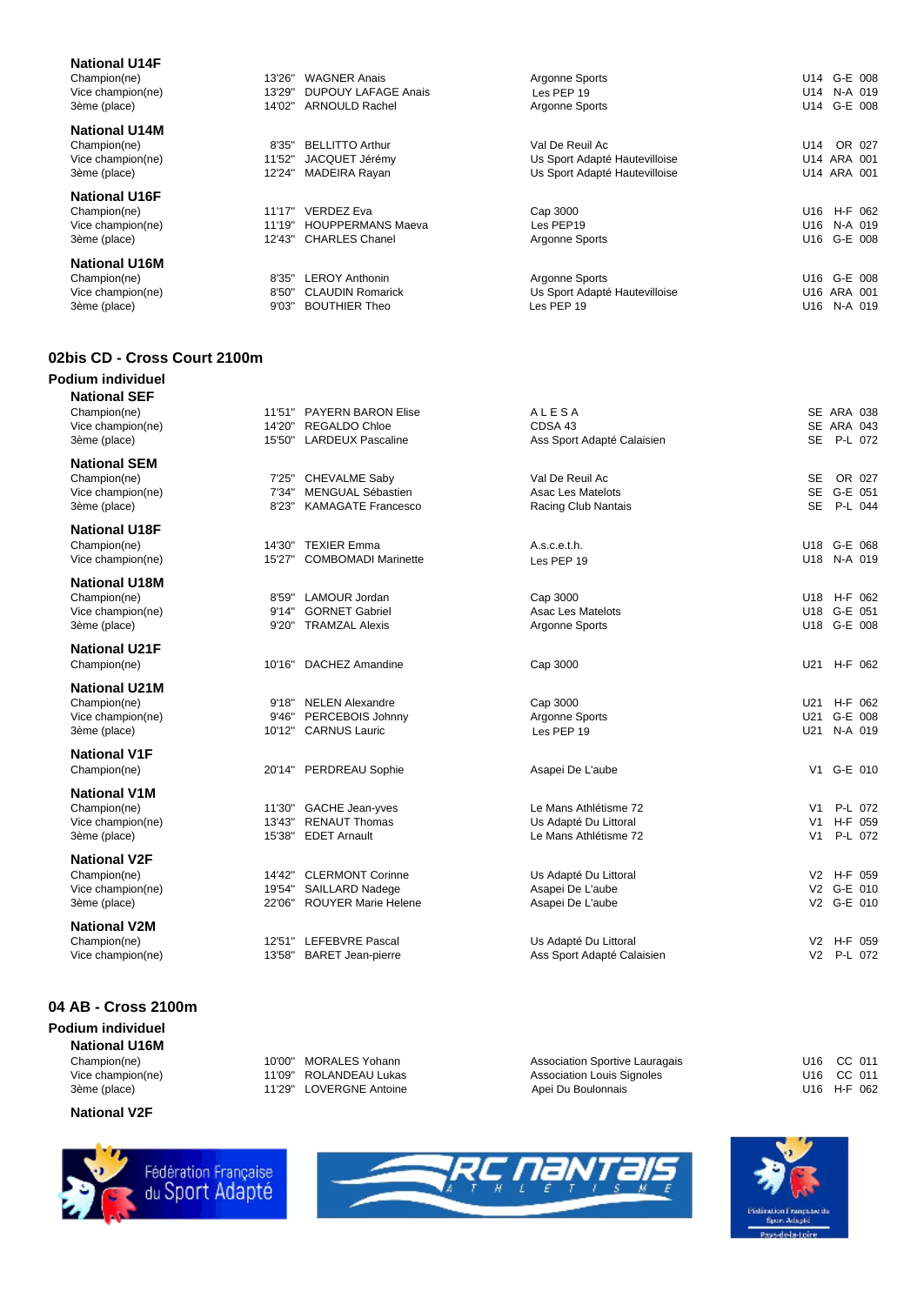| 3ème (place)                                             |        | 20'54" DUCHEMIN Marie Louise                         | Asapei De L'aube                                               |                                  | V2 G-E 010               |
|----------------------------------------------------------|--------|------------------------------------------------------|----------------------------------------------------------------|----------------------------------|--------------------------|
| <b>National V2M</b><br>Champion(ne)<br>Vice champion(ne) | 17'26" | 13'44" GUILLOT Dominique<br><b>LAISNE Vincent</b>    | <b>Association Sportive Geneteil</b><br>Asae Nid Du Moulin     |                                  | V2 P-L 053<br>V2 H-F 062 |
| 04bis AB - Cross Court 2100m                             |        |                                                      |                                                                |                                  |                          |
| Podium individuel                                        |        |                                                      |                                                                |                                  |                          |
| <b>National SEF</b>                                      |        |                                                      |                                                                |                                  |                          |
| Champion(ne)                                             | 14'44" | PHILIPPE Melodie                                     | Athlé Et Course Nature Anduze                                  | <b>SE</b>                        | CC 030                   |
| Vice champion(ne)<br>3ème (place)                        | 18'38" | 16'34" NAFFRE Pauline<br><b>EMMENEGER Scarlett</b>   | Athlé Et Course Nature Anduze<br>Athlé Et Course Nature Anduze | <b>SE</b><br><b>SE</b>           | CC 030<br>CC 030         |
| <b>National SEM</b>                                      |        |                                                      |                                                                |                                  |                          |
| Champion(ne)                                             |        | 12'51" CLARETON Ivan                                 | Athlé Et Course Nature Anduze                                  | <b>SE</b>                        | CC 030                   |
| Vice champion(ne)                                        |        | 13'01" APRIKIAN Romain                               | Athlé Et Course Nature Anduze                                  | <b>SE</b>                        | CC 030                   |
| 3ème (place)                                             |        | 14'14" ZAID Laurent                                  | Athlé Et Course Nature Anduze                                  | <b>SE</b>                        | CC 030                   |
| <b>National U18F</b>                                     |        |                                                      |                                                                |                                  |                          |
| Champion(ne)                                             |        | 21'26" BABOU Elodie                                  | Limoux Sport Adapté 11                                         | U18 CC 011                       |                          |
| <b>National U18M</b>                                     |        |                                                      |                                                                |                                  |                          |
| Champion(ne)                                             |        | 12'14" PIERRARD Benoit                               | Argonne Sports                                                 |                                  | U18 G-E 008              |
| <b>National U21M</b>                                     |        |                                                      |                                                                |                                  |                          |
| Champion(ne)<br>Vice champion(ne)                        | 11'43" | PEIREIRA Brandon<br>12'49" TRONCHET Ethan            | Asac Les Matelots<br>Athlé Et Course Nature Anduze             | U21                              | U21 G-E 051<br>CC 030    |
| 3ème (place)                                             |        | 15'08" LOY Benjamin                                  | Apei Du Boulonnais                                             |                                  | U21 H-F 062              |
| <b>National V1F</b>                                      |        |                                                      |                                                                |                                  |                          |
| Champion(ne)                                             | 16'50" | <b>GRANGE Laurence</b>                               | Coala 26                                                       |                                  | V1 ARA 026               |
| Vice champion(ne)                                        | 21'59" | SOUZA Fernanda                                       | Asapei De L'aube                                               |                                  | V1 G-E 010               |
| <b>National V1M</b>                                      |        |                                                      |                                                                |                                  |                          |
| Champion(ne)<br>Vice champion(ne)                        |        | 13'25" OHEIX Christophe<br>13'47" MOURIER Christophe | Asa Mindin Saint Brévin<br>Déclic Sport Neuvic                 | V <sub>1</sub><br>V <sub>1</sub> | P-L 044<br>N-A 087       |
| 3ème (place)                                             |        | 14'36" DECOTTIGNIES Gregory                          | Seclin Le Ping Pour Prétexte                                   | V1                               | H-F 059                  |
|                                                          |        |                                                      |                                                                |                                  |                          |
|                                                          |        |                                                      |                                                                |                                  |                          |
| 06BC - Cross 1100m                                       |        |                                                      |                                                                |                                  |                          |
| Podium individuel                                        |        |                                                      |                                                                |                                  |                          |
| <b>National U10M</b>                                     | 5'25'' | <b>CARRE Yannis</b>                                  | Cap 3000                                                       |                                  | U10 H-F 062              |
| Champion(ne)<br>Vice champion(ne)                        | 5'48"  | <b>PLOUVIER Redouane</b>                             | Ime Le Bois Fleuri                                             |                                  | U10 H-F 059              |
| 3ème (place)                                             | 8'26"  | <b>HERINGUEZ Enzo</b>                                | Cap 3000                                                       |                                  | U10 H-F 062              |
|                                                          |        |                                                      |                                                                |                                  |                          |

**National U12F**

**National U14F**<br>Champion(ne) 6'27" THIL Cynthia Champion(ne) 6'27" THIL Cynthia Association Sportive Lauragais 6'14 CC 011

**National U14M** Champion(ne) 4'34" BOSC Raphael Cdsa 31 U14 CC 031<br>Vice champion(ne) 5'30" PONS Dylan Asac Les Matelots U14 G-E 051 3ème (place) 6'03" MAQUIN Valentin Association Sportive Lauragais Control of the Association Sportive Lauragais

#### **07 CD - Cross 1100m**

**Podium individuel National U10M**

**National U12F**

**National U12M**

Champion(ne) 5'37'' GASPARD Morgane Cap 3000 U12 H-F 062 Vice champion(ne) 547" BOUTHIER Lucie CHAMPION CHE PEP 19 DES PEP 19 U12 N-A 019<br>
3ème (place) 7'40" MELUN Clemence Argonne Sports U12 G-E 008 7'40" MELUN Clemence Champion(ne) 5'07" WILLEMIN Davy Argonne Sports Champion(ne) U12 G-E 008<br>Vice champion(ne) 6'04" JOSEPH Lenaick Asac Les Matelots State Champion(ne) U12 G-E 051 6'04" JOSEPH Lenaick Les PEP 19

Champion(ne) 6'16'' IHLALI Kawtar Asac Les Matelots U12 G-E 051

Vice champion(ne) 5'30'' PONS Dylan Asac Les Matelots U14 G-E 051

Champion(ne) 7'01'' PRESSE Nathan Cap 3000 U10 H-F 062





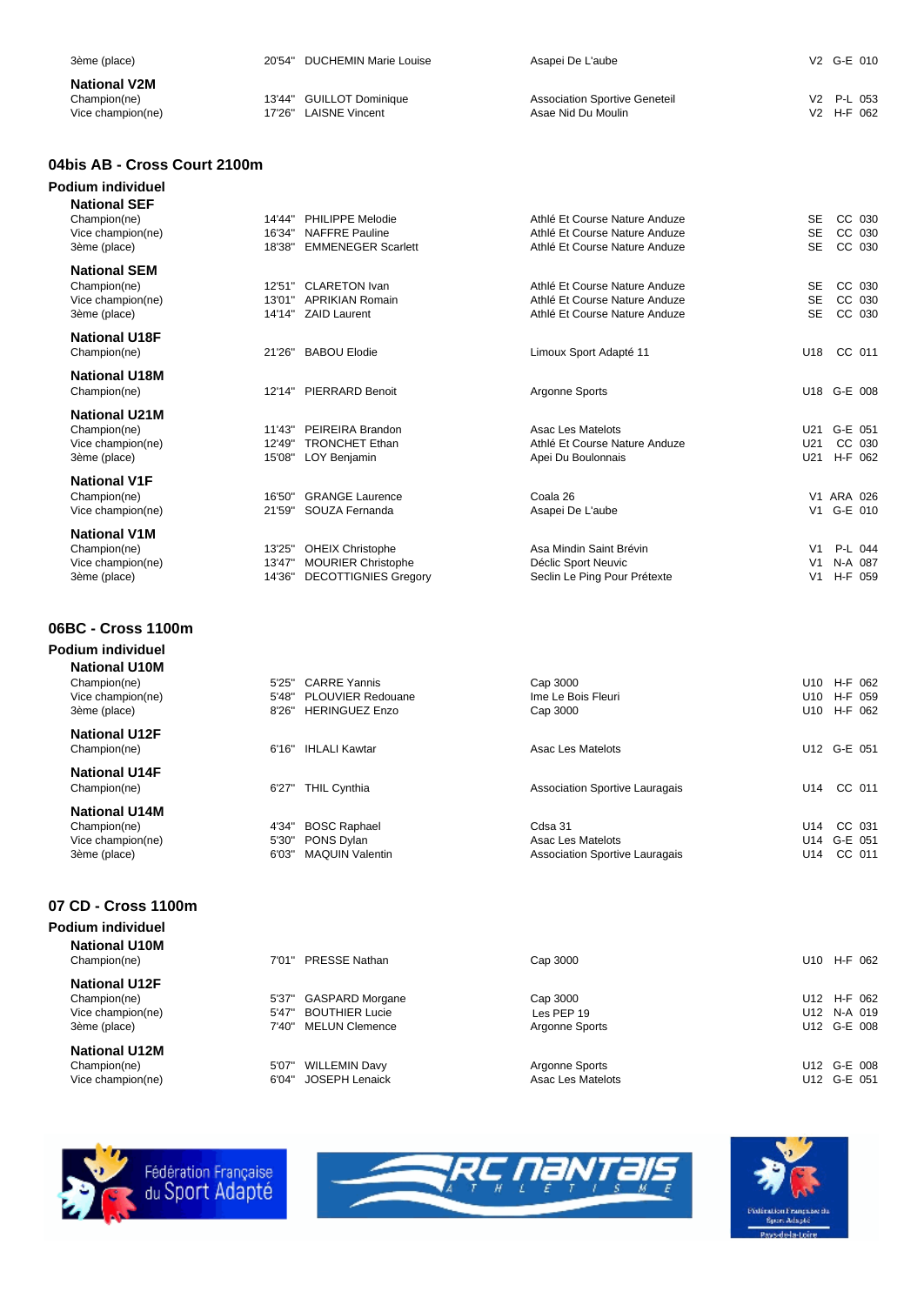#### **05 AB - Cross Long 2950m**

| Podium individuel<br><b>National SEF</b><br>3ème (place) | 23'21"           | <b>LENFUME Charlotte</b>                        | Asapei De L'aube                     |                | SE G-E 010               |
|----------------------------------------------------------|------------------|-------------------------------------------------|--------------------------------------|----------------|--------------------------|
| <b>National SEM</b><br>Champion(ne)<br>Vice champion(ne) | 14'25"<br>19'00" | <b>MORALES Thibault</b><br><b>BEAU Corentin</b> | A S C L 40<br>Asapei De L'aube       |                | SE N-A 040<br>SE G-E 010 |
| <b>National U18M</b><br>Champion(ne)                     | 18'59"           | <b>KUSCHNICK Christophe</b>                     | Apei Du Boulonnais                   |                | U18 H-F 062              |
| <b>National U21M</b><br>Champion(ne)                     | 14'25"           | <b>KHELIL Yanis</b>                             | Val De Reuil Ac                      | U21            | OR 027                   |
| <b>National V1M</b>                                      |                  |                                                 |                                      |                |                          |
| Champion(ne)                                             | 18'22"           | <b>GUILLO Laurent</b>                           | Asapei De L'aube                     | V1             | G-E 010                  |
| Vice champion(ne)                                        | 19'52"           | <b>JARDIN David</b>                             | <b>Association Sportive Geneteil</b> | V <sub>1</sub> | P-L 053                  |
| 3ème (place)                                             |                  | 20'34" PETIT Joel                               | Asapei De L'aube                     |                | V1 G-E 010               |

### **08 BC - Cross Long 3950m**

| Podium individuel                                         |                                                              |                                                   |                                         |
|-----------------------------------------------------------|--------------------------------------------------------------|---------------------------------------------------|-----------------------------------------|
| <b>National U18M</b><br>Champion(ne)<br>Vice champion(ne) | DABO Lassana<br>17'30'<br>19'22"<br>DELCROIX Jean-claude     | Us Sport Adapté Hautevilloise<br>Cap 3000         | U18 ARA 001<br>U18 H-F 062              |
| <b>National U21F</b><br>Champion(ne)                      | GOUIN Zoé<br>24'38"                                          | <b>Entente Des Mauges</b>                         | P-L 049<br>U21                          |
| <b>National V1F</b><br>Champion(ne)                       | <b>RIVIERE Elodie</b><br>26'06"                              | Racing Club Nantais                               | P-L 044<br>V <sub>1</sub>               |
| <b>National V2M</b><br>Champion(ne)<br>Vice champion(ne)  | MARQUEY Jean Paul<br>25'51"<br>34'23"<br><b>BRUNO Pascal</b> | A S A M Lille Metrople<br>Asa Mindin Saint Brévin | V2 H-F 059<br>P-L 044<br>V <sub>2</sub> |

### **09 CD - Cross Long 3950m**

| Podium individuel                   |        |                         |                                |     |             |
|-------------------------------------|--------|-------------------------|--------------------------------|-----|-------------|
| <b>National SEF</b><br>Champion(ne) |        | 21'02" BELIMANE Océane  | Trégor Goélo Athlétisme        |     | SE BRE 022  |
| <b>National U21F</b>                |        |                         |                                |     |             |
| Champion(ne)                        |        | 22'24" PEYROUNIL Manon  | Cercle Asso. Sports Et Culture | U21 | N-A 047     |
| Vice champion(ne)                   |        | 27'02" BROUSSARD Maëlis | Cote de Jade Athle             |     | U21 P-L 044 |
| <b>National V2F</b>                 |        |                         |                                |     |             |
| 3ème (place)                        | 27'09" | PIZZO Christine         | Cdsa 81                        | V2  | CC 081      |
|                                     |        |                         |                                |     |             |

#### **10 BC - Cross Long 4800m Podium individuel**

| Pogium malviquel     |        |                           |                               |     |             |
|----------------------|--------|---------------------------|-------------------------------|-----|-------------|
| <b>National SEM</b>  |        |                           |                               |     |             |
| Champion(ne)         |        | 20'41" FOURCIN Christophe | Ass. Sportive Des Vallées     | SE. | OR 076      |
| Vice champion(ne)    |        | 23'23" LEDUC Julien       | Cote de Jade Athle            | SE  | P-L 044     |
| 3ème (place)         |        | 24'24" CHESNIER Clément   | Ass Sport Adapté Calaisien    |     | SE P-L 072  |
| <b>National U21M</b> |        |                           |                               |     |             |
| Champion(ne)         |        | 21'21" PRIGENT Enzo       | A P S A Association Sportive  |     | U21 BRE 029 |
| Vice champion(ne)    |        | 27'17" DOHY Brandon       | Asae Nid Du Moulin            | U21 | H-F 062     |
| <b>National V1M</b>  |        |                           |                               |     |             |
| Champion(ne)         | 22'38" | <b>CRAND Rodolphe</b>     | Elan Sport Adapté Nantes      |     | V1 P-L 044  |
| Vice champion(ne)    | 24'50" | <b>TRIVIDIC Alain</b>     | Ajh Sports Culture Et Loisirs | V1  | CC 031      |
| 3ème (place)         |        | 28'03" DERETZ Philippe    | Asae Nid Du Moulin            | V1  | H-F 062     |
|                      |        |                           |                               |     |             |

### **11 CD - Cross Long 4800m**

**Podium individuel National SEM**

Champion(ne) 17'31" FORATIER Quentin Cap 3000 Cap 3000